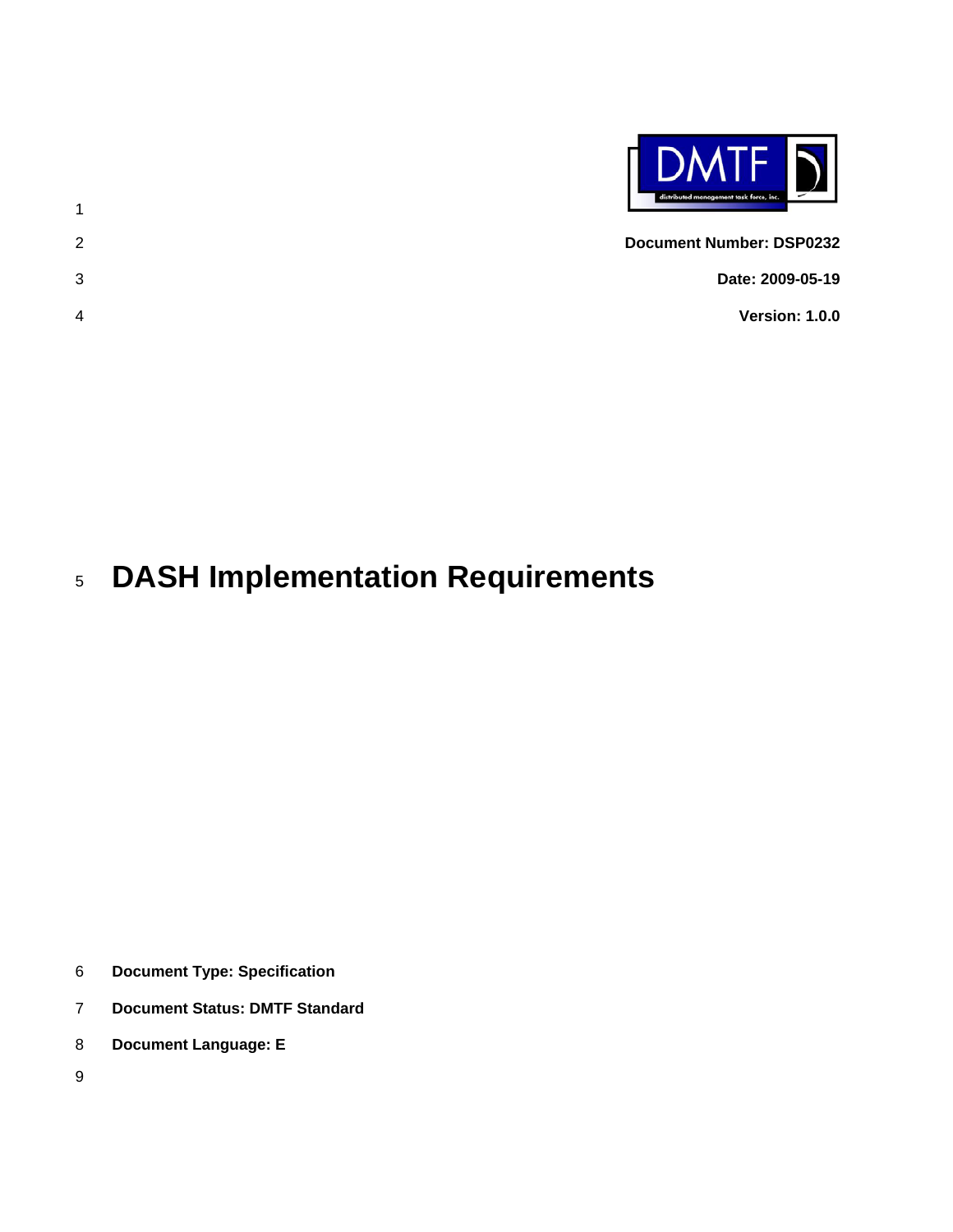#### 10 | Copyright Notice

11 Copyright © 2009 Distributed Management Task Force, Inc. (DMTF). All rights reserved.

12 13 14 DMTF is a not-for-profit association of industry members dedicated to promoting enterprise and systems management and interoperability. Members and non-members may reproduce DMTF specifications and documents, provided that correct attribution is given. As DMTF specifications may be revised from time to

15 time, the particular version and release date should always be noted.

16 Implementation of certain elements of this standard or proposed standard may be subject to third party

17 patent rights, including provisional patent rights (herein "patent rights"). DMTF makes no representations

18 to users of the standard as to the existence of such rights, and is not responsible to recognize, disclose,

19 20 or identify any or all such third party patent right, owners or claimants, nor for any incomplete or inaccurate identification or disclosure of such rights, owners or claimants. DMTF shall have no liability to

21 any party, in any manner or circumstance, under any legal theory whatsoever, for failure to recognize,

22 disclose, or identify any such third party patent rights, or for such party's reliance on the standard or

23 incorporation thereof in its product, protocols or testing procedures. DMTF shall have no liability to any

24 party implementing such standard, whether such implementation is foreseeable or not, nor to any patent

25 owner or claimant, and shall have no liability or responsibility for costs or losses incurred if a standard is

26 withdrawn or modified after publication, and shall be indemnified and held harmless by any party

27 implementing the standard from any and all claims of infringement by a patent owner for such

28 implementations.

29 For information about patents held by third-parties which have notified the DMTF that, in their opinion,

- 30 such patent may relate to or impact implementations of DMTF standards, visit
- 31 <http://www.dmtf.org/about/policies/disclosures.php>.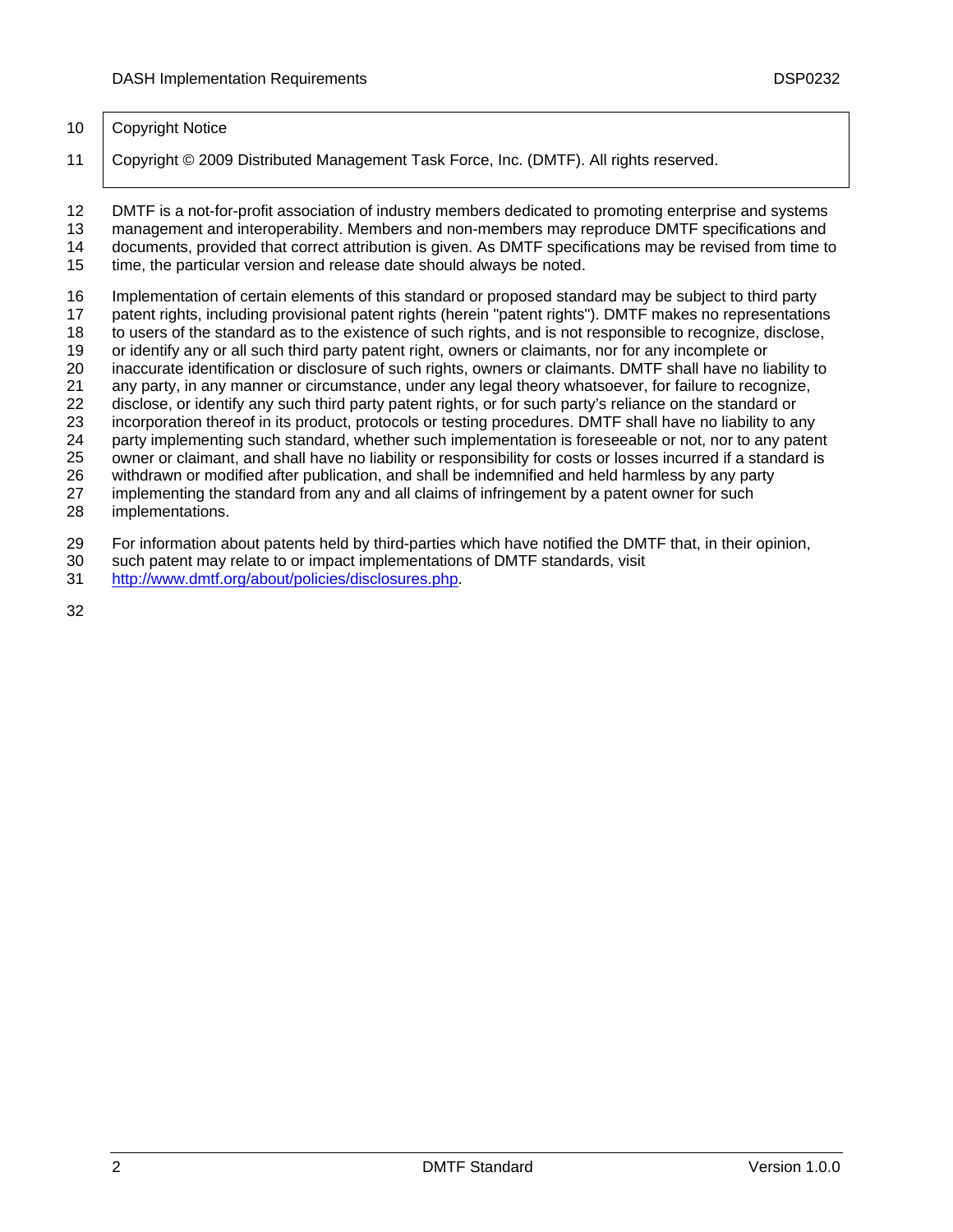33

## **CONTENTS**

| 34 |                |     |  |
|----|----------------|-----|--|
| 35 |                |     |  |
| 36 | 1.             |     |  |
| 37 | 2              |     |  |
| 38 |                | 2.1 |  |
| 39 |                | 22  |  |
| 40 | 3              |     |  |
| 41 | 4              |     |  |
| 42 | 5              |     |  |
| 43 | 6              |     |  |
| 44 | $\overline{7}$ |     |  |
| 45 |                | 7.1 |  |
| 46 |                | 7.2 |  |
| 47 | 8              |     |  |
| 48 |                | 8.1 |  |
| 49 |                | 8.2 |  |
| 50 |                | 8.3 |  |
| 51 |                | 8.4 |  |
| 52 | 9              |     |  |
| 53 |                | 9.1 |  |
| 54 |                | 9.2 |  |
| 55 |                | 9.3 |  |
| 56 | 10             |     |  |
| 57 |                |     |  |
| 58 |                |     |  |
| 59 |                |     |  |
| 60 |                |     |  |

#### **Tables** 61

| 62 |  |
|----|--|
| 63 |  |
| 64 |  |
| 65 |  |
| 66 |  |
| 67 |  |
| 68 |  |
| 69 |  |
| 70 |  |
| 71 |  |
| 72 |  |
|    |  |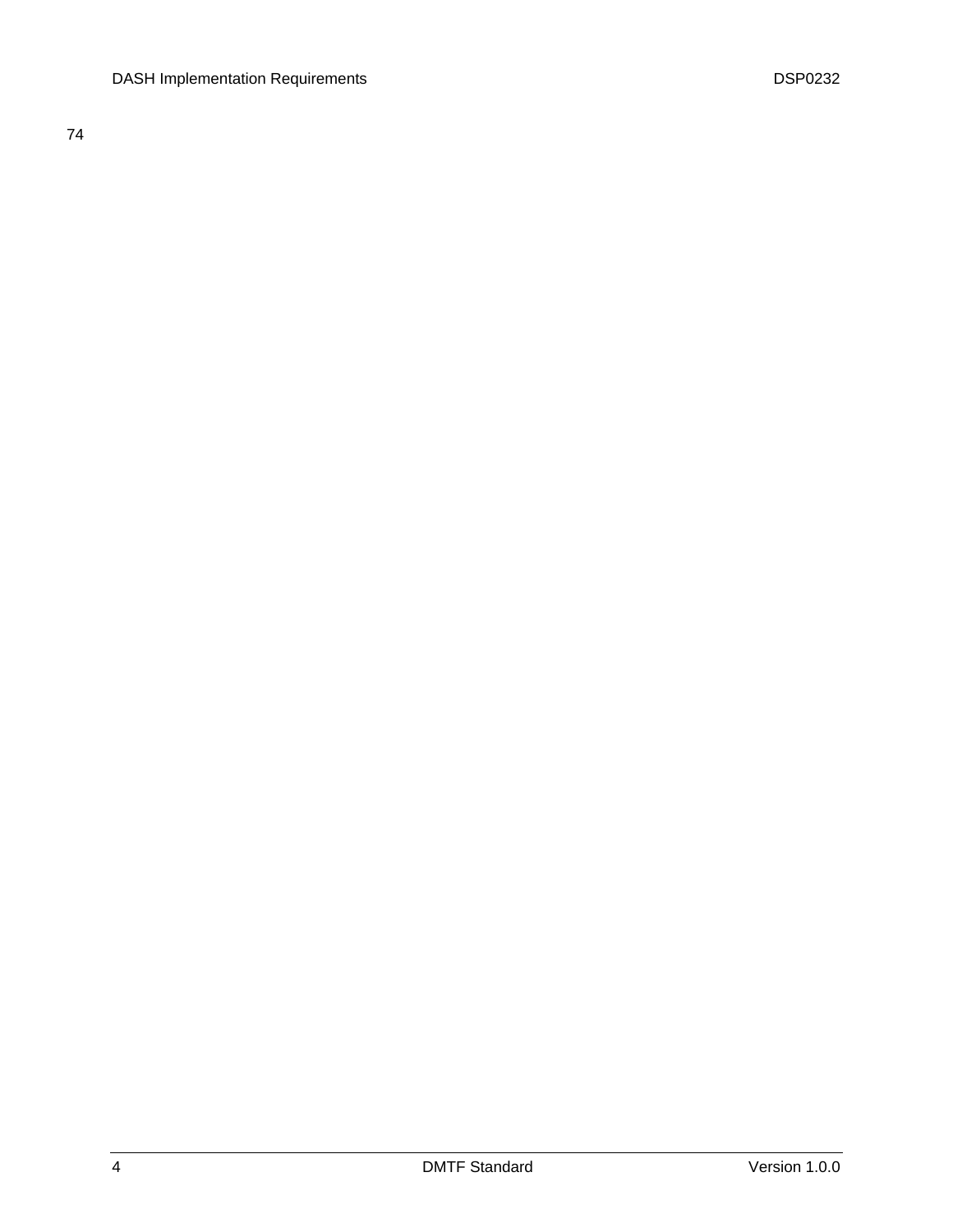## <span id="page-4-0"></span>75 Foreword

- 76 77 The *DASH Implementation Requirements* (DSP0232) was prepared by the Desktop and Mobile Working Group of the DMTF.
- 78 DMTF is a not-for-profit association of industry members dedicated to promoting enterprise and systems
- 79 management and interoperability.

#### 80 **Acknowledgments**

81 The authors wish to acknowledge the following people.

#### 82 **Editors:**

- 83 • Joe Kozlowski – Dell Inc.
- 84 • Steven Breed – Dell Inc.

#### 85 **Contributors:**

- 86 • Stephen Fong – Advanced Micro Devices
- 87 • Bob Blair – Advanced Micro Devices
- 88 • Paul Vancil – Advanced Micro Devices
- 89 • Simon Assouad – Broadcom Corporation
- 90 • Murali Rajagopal – Broadcom Corporation
- 91 • Hemal Shah – Broadcom Corporation

#### 92 • Jon Hass – Dell Inc.

- 93 • Rick Landau – Dell Inc.
- 94 • Christoph Graham – Hewlett-Packard
- 95 • Jeff Hilland – Hewlett-Packard
- 96 • David Hines – Intel Corporation
- 97 • Joel Clark – Intel Corporation
- 98 • Andy Currid – NVIDIA Corporation
- 99 • Steve Hand – Symantec Corporation
- 100 • Jim Davis – WBEM Solutions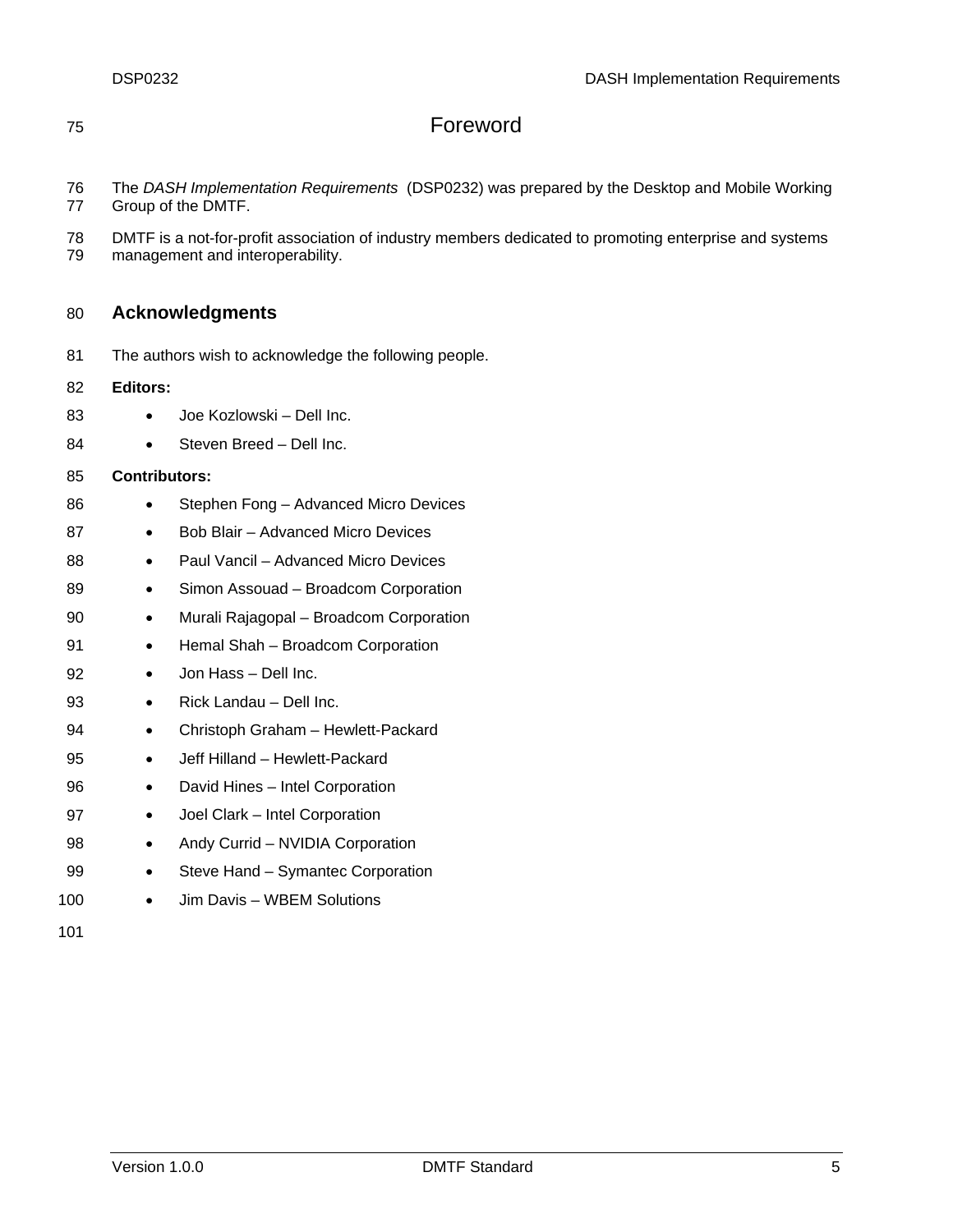## <span id="page-5-0"></span>102 Introduction

103 104 This specification describes the conformance requirements for implementing the Desktop and Mobile Architecture for System Hardware (DASH) version 1.0.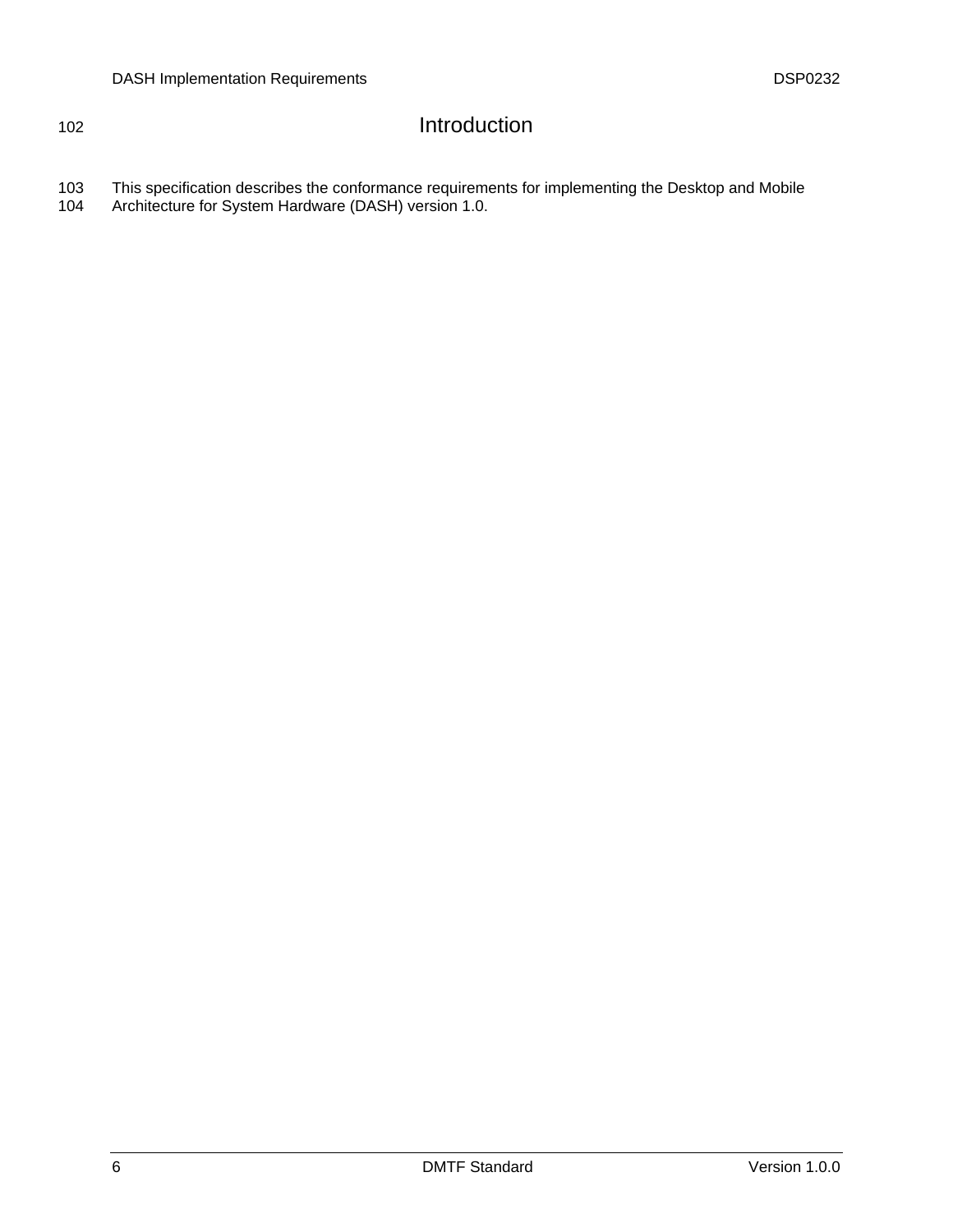<span id="page-6-0"></span><sup>105</sup>**DASH Implementation Requirements** 

### 106 **1 Scope**

107 This document describes the requirements for implementing the Desktop and Mobile Architecture for

108 System Hardware version 1.0. This document does not define the implementation requirements directly.

109 In clause [5](#page-9-1), the mandatory specifications to be implemented are defined. In clauses [6](#page-10-1), [7](#page-10-2), [8,](#page-13-1) [9,](#page-15-1) and [10](#page-17-1) the

110 optional and conditional specifications are defined.

## 111 **2 Normative References**

112 113 The following referenced documents are indispensable for the application of this document. For dated references, only the edition cited applies. For undated references, the latest edition of the referenced

114 document (including any amendments) applies.

#### 115 **2.1 Approved References**

- 116 DMTF DSP0136, *Alert Standard Forma*t Specification *2.0*,
- 117 <http://www.dmtf.org/standards/documents/ASF/DSP0136.pdf>
- 118 DMTF DSP0226, *Web Services for Management 1.0*, 119 [http://www.dmtf.org/standards/published\\_documents/DSP0226\\_1.0.pdf](http://www.dmtf.org/standards/published_documents/DSP0226_1.0.pdf)
- 120 DMTF DSP0227, *WS-Management CIM Binding Specification 1.0*, 121 [http://www.dmtf.org/standards/published\\_documents/DSP0227\\_1.0.pdf](http://www.dmtf.org/standards/published_documents/DSP0227_1.0.pdf)
- 122 DMTF DSP0230, *WS-CIM Mapping Specification 1.0,*  123 [http://www.dmtf.org/standards/published\\_documents/DSP0230\\_1.0.pdf](http://www.dmtf.org/standards/published_documents/DSP0230_1.0.pdf)
- 124 DMTF DSP1009, *Sensors Profile 1.0*,
- 125 [http://www.dmtf.org/standards/published\\_documents/DSP1009\\_1.0.pdf](http://www.dmtf.org/standards/published_documents/DSP1009_1.0.pdf)
- 126 DMTF DSP1011, *Physical Asset Profile 1.0*,
- 127 [http://www.dmtf.org/standards/published\\_documents/DSP1011\\_1.0.pdf](http://www.dmtf.org/standards/published_documents/DSP1011_1.0.pdf)
- 128 DMTF DSP1012, *Boot Control Profile 1.0*, 129 [http://www.dmtf.org/standards/published\\_documents/DSP1012\\_1.0.pdf](http://www.dmtf.org/standards/published_documents/DSP1012_1.0.pdf)
- 130 DMTF DSP1013, *Fan Profile 1.0,*
- 131 [http://www.dmtf.org/standards/published\\_documents/DSP1013\\_1.0.pdf](http://www.dmtf.org/standards/published_documents/DSP1013_1.0.pdf)
- 132 DMTF DSP1015, *Power Supply Profile 1.0*,
- 133 [http://www.dmtf.org/standards/published\\_documents/DSP1015\\_1.0.pdf](http://www.dmtf.org/standards/published_documents/DSP1015_1.0.pdf)
- 134 DMTF DSP1022, *CPU Profile 1.0*, 135 [http://www.dmtf.org/standards/published\\_documents/DSP1022\\_1.0.pdf](http://www.dmtf.org/standards/published_documents/DSP1022_1.0.pdf)
- 136 DMTF DSP1023, *Software Inventory Profile 1.0*, 137 [http://www.dmtf.org/standards/published\\_documents/DSP1023\\_1.0.pdf](http://www.dmtf.org/standards/published_documents/DSP1023_1.0.pdf)
- 138 DMTF DSP1026, *System Memory Profile 1.0*, 139 [http://www.dmtf.org/standards/published\\_documents/DSP1026\\_1.0.pdf](http://www.dmtf.org/standards/published_documents/DSP1026_1.0.pdf)
- 140 DMTF DSP1027, *Power State Management Profile 1.0*,
- 141 [http://www.dmtf.org/standards/published\\_documents/DSP1027\\_1.0.pdf](http://www.dmtf.org/standards/published_documents/DSP1027_1.0.pdf)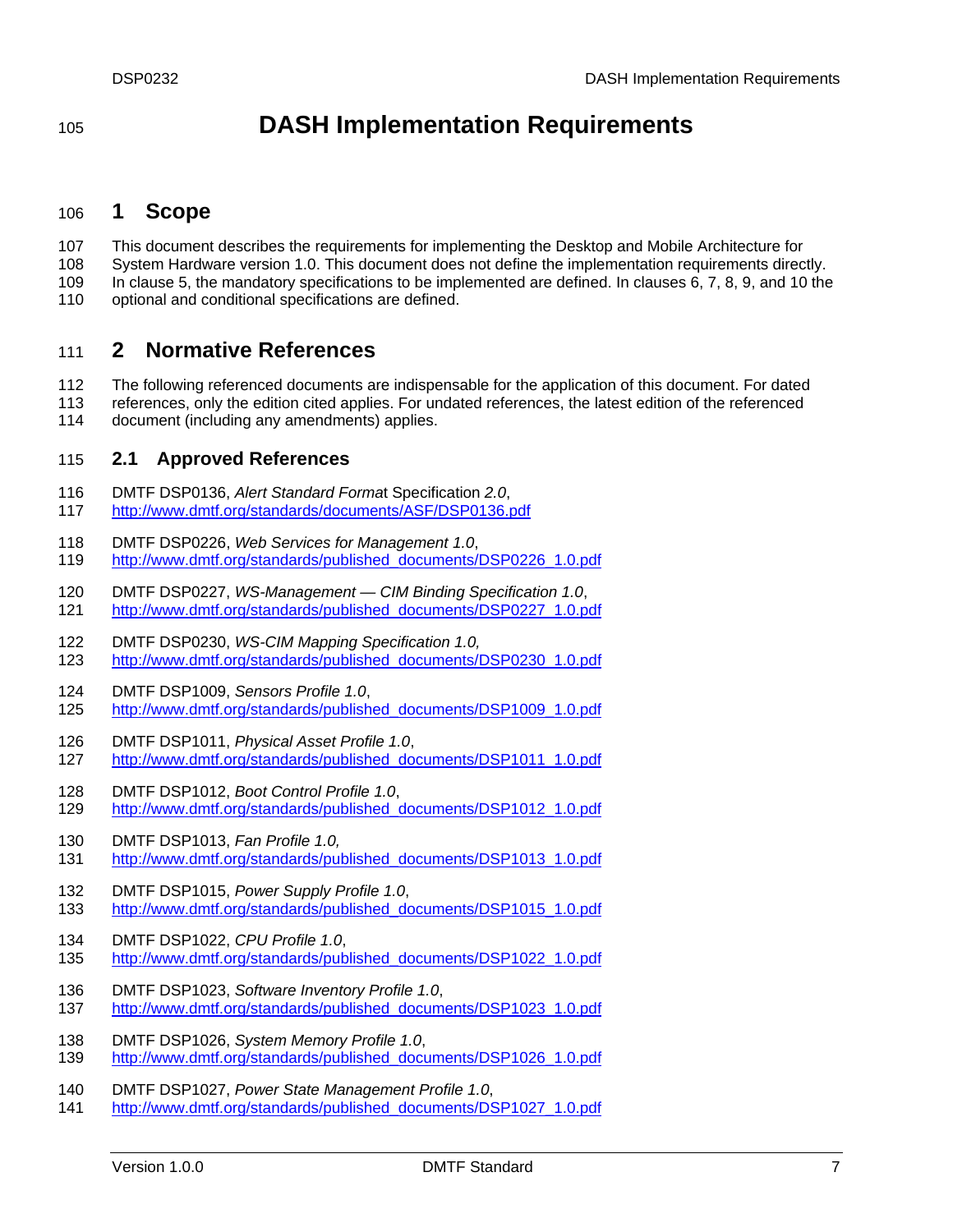#### DASH Implementation Requirements DSP0232

- <span id="page-7-0"></span>142 DMTF DSP1033, *Profile Registration Profile 1.0*,
- 143 [http://www.dmtf.org/standards/published\\_documents/DSP1033\\_1.0.pdf](http://www.dmtf.org/standards/published_documents/DSP1033_1.0.pdf)
- 144 DMTF DSP1034, *Simple Identity Management Profile 1.0*,
- 145 [http://www.dmtf.org/standards/published\\_documents/DSP1034\\_1.0.pdf](http://www.dmtf.org/standards/published_documents/DSP1034_1.0.pdf)
- 146 DMTF DSP1039, *Role Based Authorization Profile 1.0*, 147 [http://www.dmtf.org/standards/published\\_documents/DSP1039\\_1.0.pdf](http://www.dmtf.org/standards/published_documents/DSP1039_1.0.pdf)
- 148 DMTF DSP1054, *Indications Profile 1.0,*
- 149 [http://www.dmtf.org/standards/published\\_documents/DSP1054\\_1.0.pdf](http://www.dmtf.org/standards/published_documents/DSP1054_1.0.pdf)
- 150 DMTF DSP1058, *Base Desktop and Mobile Profile 1.0*,
- 151 [http://www.dmtf.org/standards/published\\_documents/DSP1058\\_1.0.pdf](http://www.dmtf.org/standards/published_documents/DSP1058_1.0.pdf)
- 152 DMTF DSP8007 *Platform Message Registry 1.0,*  153 <http://schemas.dmtf.org/wbem/messageregistry/1/dsp8007.xml>
- 154 IETF RFC 2246, T. Dierks et al., *The TLS Protocol Version 1.0*,<http://www.ietf.org/rfc/rfc2246.txt>
- 155 IETF RFC 3268, P. Chown, *Advanced Encryption Standard (AES) Ciphersuites for Transport Layer*  156 *Security (TLS)*,<http://www.ietf.org/rfc/rfc3268.txt>
- 157 IETF RFC 4301, S. Kent, *Security Architecture for the Internet Protocol*, 158 <http://www.rfc-editor.org/rfc/rfc4301.txt>
- 159 IETF RFC 4303, S. Kent, *IP Encapsulating Security Payload*,<http://www.ietf.org/rfc/rfc4303.txt>
- 160 IETF RFC 4106, J. Viega and D. McGrew, *The Use of Galois/Counter Mode (GCM) in IPsec*
- 161 *Encapsulating Security Payload (ESP)*, <http://www.rfc-editor.org/rfc/rfc4106.txt>

#### 162 **2.2 Other References**

163 ISO/IEC Directives, Part 2, *Rules for the structure and drafting of International Standards*, 164 <http://isotc.iso.org/livelink/livelink.exe?func=ll&objId=4230456&objAction=browse&sort=subtype>

## 165 **3 Terms and Definitions**

- 166 For the purposes of this document, the following terms and definitions apply.
- 167 **3.1**
- 168 **can**
- 169 used for statements of possibility and capability, whether material, physical, or causal
- 170 **3.2**
- 171 **cannot**
- 172 used for statements of possibility and capability, whether material, physical, or causal
- 173 **3.3**
- 174 **conditional**
- 175 indicates requirements to be followed strictly in order to conform to the document when the specified
- 176 conditions are met
- 177 **3.4**

#### 178 **mandatory**

- 179 indicates requirements to be followed strictly in order to conform to the document and from which no
- 180 deviation is permitted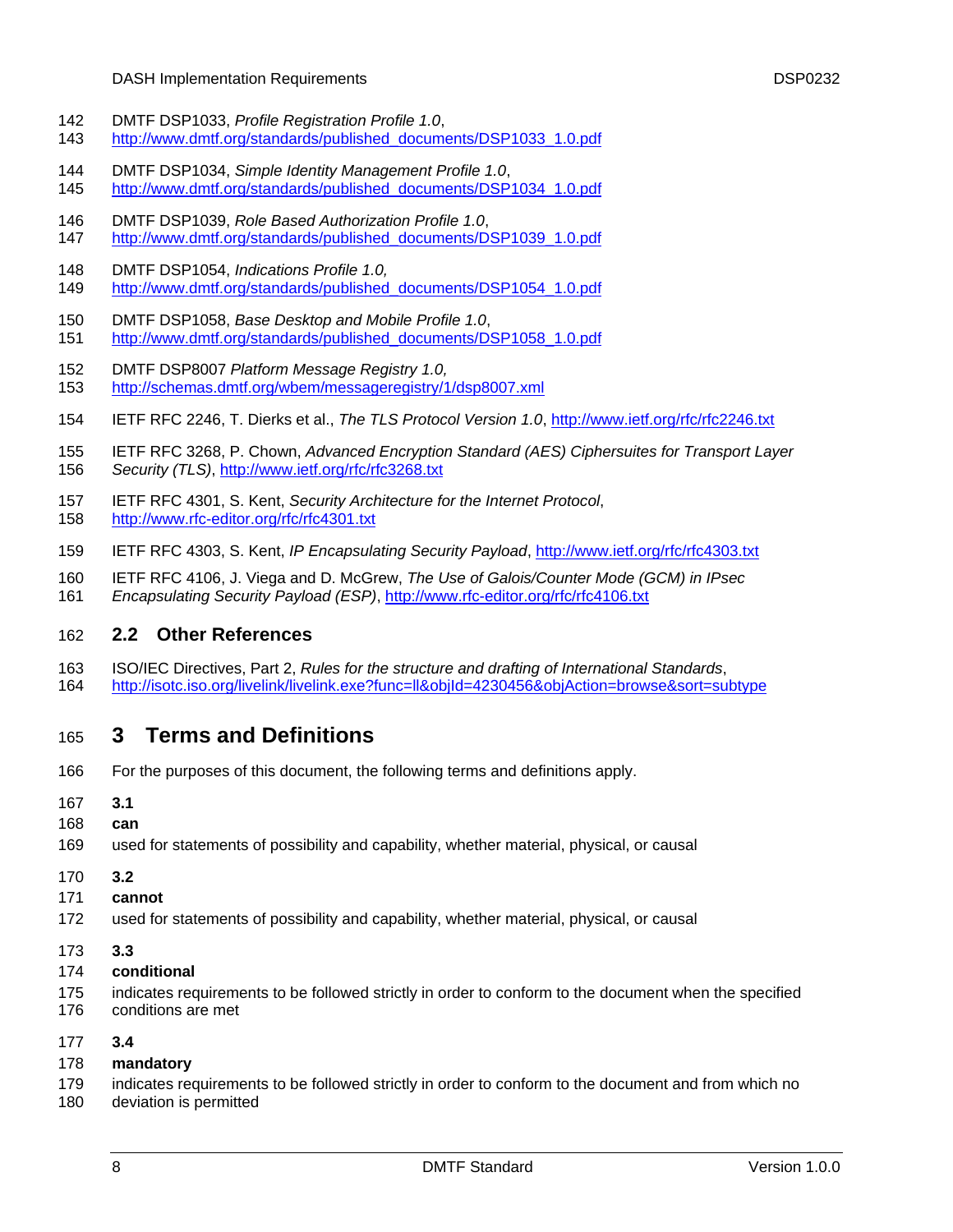<span id="page-8-0"></span>

| 181<br>182<br>183        | 3.5<br>may<br>indicates a course of action permissible within the limits of the document                                                                                                                                           |
|--------------------------|------------------------------------------------------------------------------------------------------------------------------------------------------------------------------------------------------------------------------------|
| 184<br>185<br>186        | 3.6<br>need not<br>indicates a course of action permissible within the limits of the document                                                                                                                                      |
| 187<br>188<br>189        | 3.7<br>optional<br>indicates a course of action permissible within the limits of the document                                                                                                                                      |
| 190<br>191<br>192<br>193 | 3.8<br>shall<br>indicates requirements to be followed strictly in order to conform to the document and from which no<br>deviation is permitted                                                                                     |
| 194<br>195<br>196<br>197 | 3.9<br>shall not<br>indicates requirements to be followed in order to conform to the document and from which no deviation is<br>permitted                                                                                          |
| 198<br>199<br>200<br>201 | 3.10<br>should<br>indicates that among several possibilities, one is recommended as particularly suitable, without<br>mentioning or excluding others, or that a certain course of action is preferred but not necessarily required |
|                          |                                                                                                                                                                                                                                    |

202 **3.11** 

- 203 **should not**
- 204 indicates that a certain possibility or course of action is deprecated but not prohibited

## 205 **4 Symbols and Abbreviated Terms**

- 206 The following symbols and abbreviations are used in this document.
- 207 **4.1**
- 208 **ASF**
- 209 Alert Standard Format
- 210 **4.2**
- 211 **IANA**
- 212 Internet Assigned Numbers Authority
- 213 **4.3**
- 214 **IP**
- 215 Internet Protocol
- 216 **4.4**
- 217 **MAC**
- 218 Media Access Control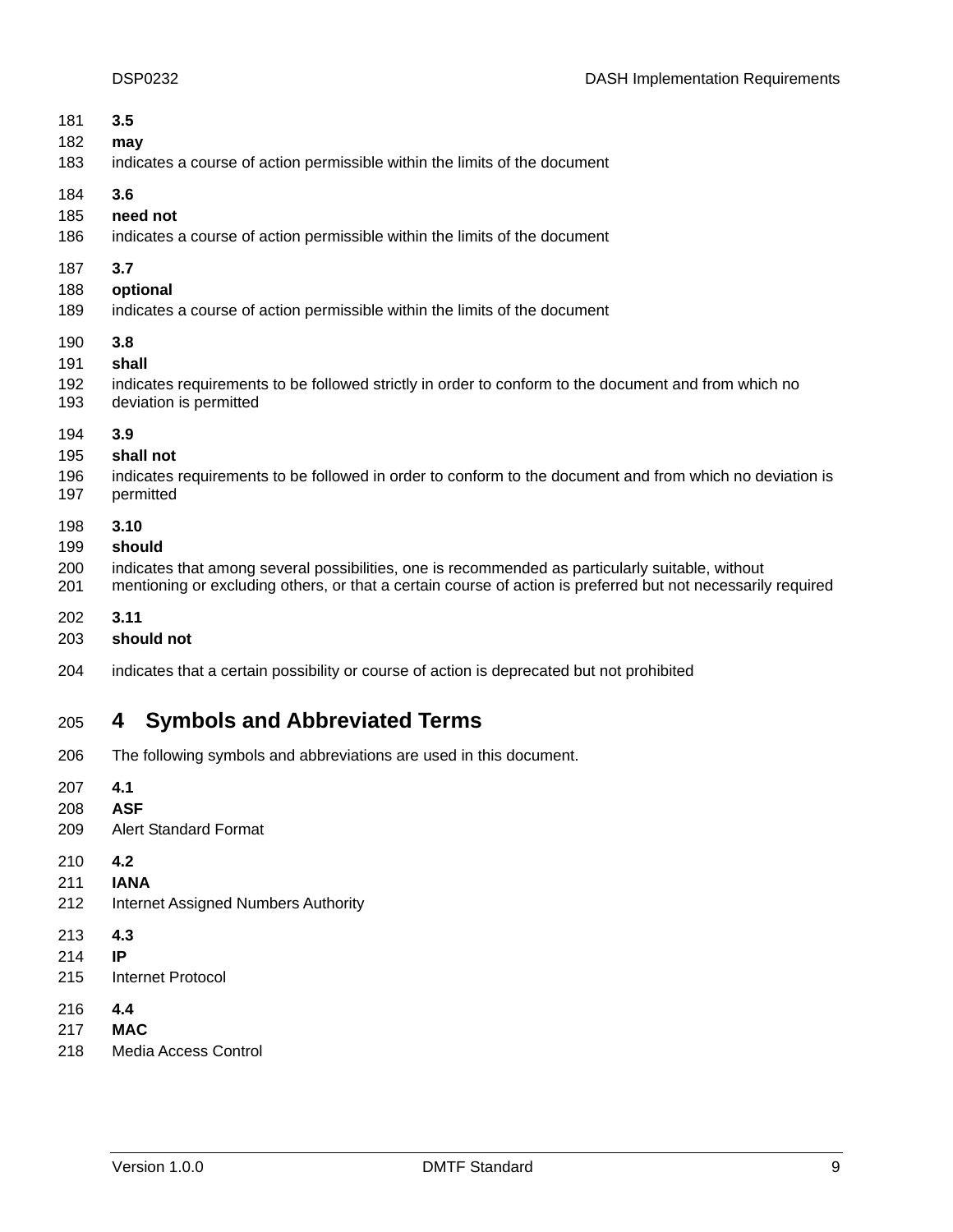<span id="page-9-0"></span>

| 219 | 4.5                                    |
|-----|----------------------------------------|
| 220 | <b>MAP</b>                             |
| 221 | <b>Management Access Point</b>         |
| 222 | 4.6                                    |
| 223 | <b>RMCP</b>                            |
| 224 | Remote Management and Control Protocol |
| 225 | 4.7                                    |
| 226 | <b>TCP</b>                             |
| 227 | <b>Transmission Control Protocol</b>   |
| 228 | 4.8                                    |
| 229 | <b>TLS</b>                             |
| 230 | <b>Transport Layer Security</b>        |
| 231 | 4.9                                    |
| 232 | <b>UDP</b>                             |
| 233 | User Datagram Protocol                 |
| 234 | 4.10                                   |
| 235 | URI                                    |
| 236 | Uniform Resource Identifier            |
| 237 | 4.11                                   |
| 238 | WS                                     |
| 239 | <b>Web Services</b>                    |

## <span id="page-9-1"></span>240 **5 Mandatory Profiles and Specifications**

241 242 The mandatory profiles and specifications shown in [Table 1](#page-9-2) shall be implemented in accordance with this specification.

<span id="page-9-2"></span>243

### **Table 1 – Mandatory Profiles and Specifications**

| <b>Name</b>                                  | <b>Number</b>  | <b>Version</b> | <b>Description</b> |
|----------------------------------------------|----------------|----------------|--------------------|
| <b>Base Desktop and Mobile Profile</b>       | <b>DSP1058</b> | 1.0            |                    |
| <b>WS-Management Specification</b>           | <b>DSP0226</b> | 1.0            |                    |
| WS-Management - CIM Binding<br>Specification | <b>DSP0227</b> | 1.0            |                    |
| <b>WS-CIM Mapping Specification</b>          | <b>DSP0230</b> | 1.0            |                    |
| <b>Role Based Authorization Profile</b>      | <b>DSP1039</b> | 1.0            |                    |
| Simple Identity Management Profile           | <b>DSP1034</b> | 1.0            |                    |
| <b>Profile Registration Profile</b>          | <b>DSP1033</b> | 1.0            |                    |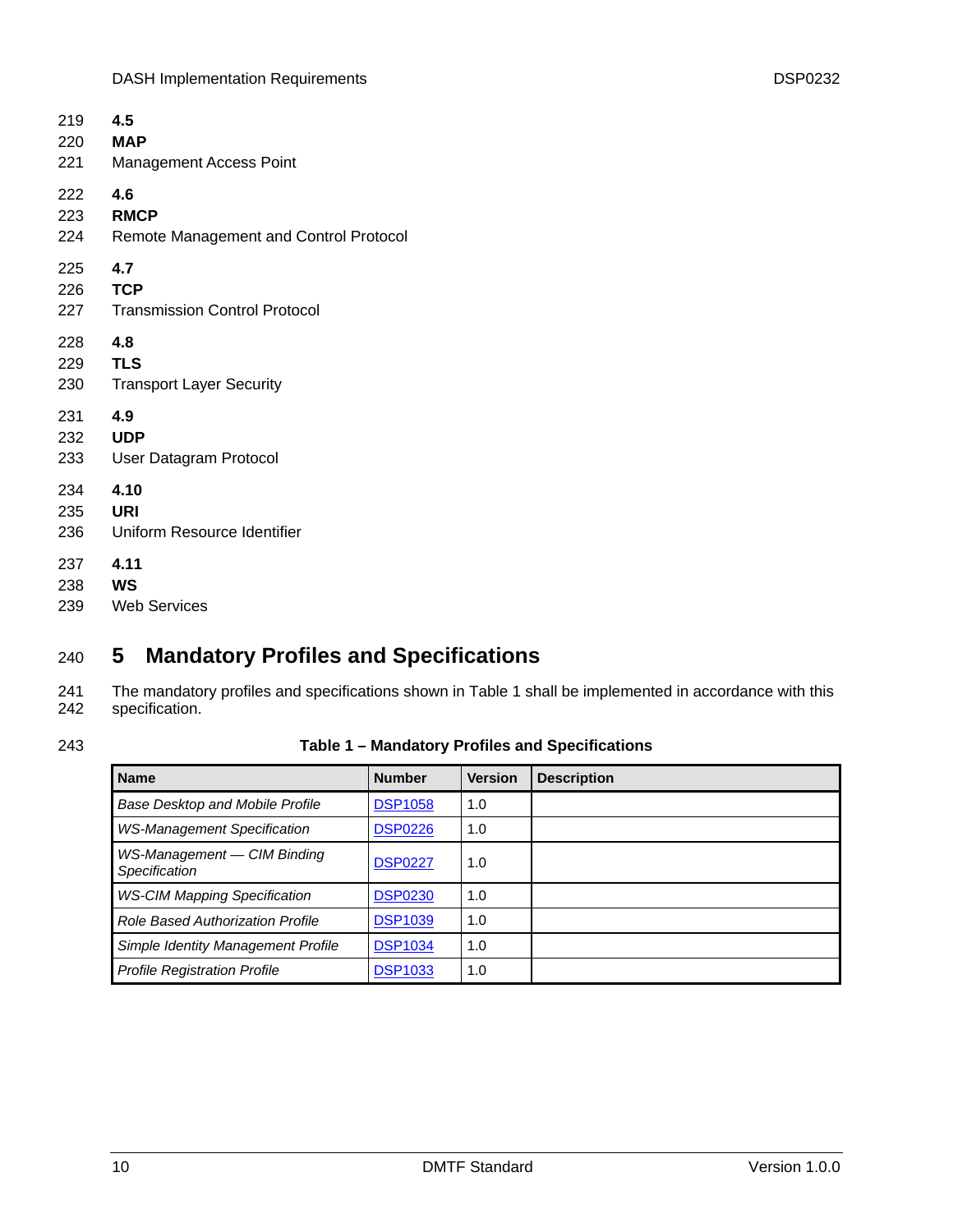## <span id="page-10-1"></span><span id="page-10-0"></span>244 **6 Optional Profiles**

The optional profiles shown in [Table 2](#page-10-3) may be implemented. When a profile is implemented, the requirements specified in this section shall be met. 245 246

<span id="page-10-3"></span>

| 247 | Table 2 – Optional Profiles |
|-----|-----------------------------|
|     |                             |

| <b>Name</b>                           | <b>Number</b>  | <b>Version</b> | <b>Description</b>                                                                                                                                                                                                                                                                                                                                                                   |
|---------------------------------------|----------------|----------------|--------------------------------------------------------------------------------------------------------------------------------------------------------------------------------------------------------------------------------------------------------------------------------------------------------------------------------------------------------------------------------------|
| <b>Boot Control Profile</b>           | <b>DSP1012</b> | 1.0            |                                                                                                                                                                                                                                                                                                                                                                                      |
| <b>CPU Profile</b>                    | <b>DSP1022</b> | 1.0            |                                                                                                                                                                                                                                                                                                                                                                                      |
| <b>Fan Profile</b>                    | <b>DSP1013</b> | 1.0            |                                                                                                                                                                                                                                                                                                                                                                                      |
| <b>Indications Profile</b>            | <b>DSP8007</b> | 1.0            | An instance of one of the concrete subclasses of<br>CIM_Indication shall be the payload of a WS-<br>Eventing message. The contents for AlertIndication<br>should be drawn from Platform Message Registry<br><b>DSP8007</b><br>It is recommended that any vendor-specific<br>messages are formulated with a published message<br>registry with the owning entity other than the DMTF. |
| <b>Physical Asset Profile</b>         | <b>DSP1011</b> | 1.0            |                                                                                                                                                                                                                                                                                                                                                                                      |
| <b>Power State Management Profile</b> | <b>DSP1027</b> | 1.0            |                                                                                                                                                                                                                                                                                                                                                                                      |
| <b>Power Supply Profile</b>           | <b>DSP1015</b> | 1.0            |                                                                                                                                                                                                                                                                                                                                                                                      |
| <b>Sensors Profile</b>                | <b>DSP1009</b> | 1.0            |                                                                                                                                                                                                                                                                                                                                                                                      |
| Software Inventory Profile            | <b>DSP1023</b> | 1.0            |                                                                                                                                                                                                                                                                                                                                                                                      |
| <b>System Memory Profile</b>          | <b>DSP1026</b> | 1.0            |                                                                                                                                                                                                                                                                                                                                                                                      |

## <span id="page-10-2"></span>248 **7 Protocol Implementation Requirements**

A DASH-compliant implementation shall use a CIM-based data model for representing managed resources and services. This section describes the Management Protocol and Transport Protocol 249 250

requirements for a DASH implementation. 251

#### 252 **7.1 Management Protocol**

253 It is mandatory for DASH implementations to use the protocol defined in *Web Services for Management Specification* ([DSP0226\)](#page-6-0) as the management protocol for supporting operations. The implementation of the Web Services for Management protocol shall expose CIM schema. 254 255

#### 256 **7.1.1 XML Namespaces**

- 257 The following URI identifies an XML namespace that contains DASH-specific XML definitions
- 258 (1) http://schemas.dmtf.org/wbem/dash/1/dash.xsd

#### 259 **7.1.2 WS-Transfer**

260 It is mandatory for DASH implementations to support WS-Transfer as described in clause 7 of [DSP0226.](#page-6-0)

261 [Table 3](#page-11-1) defines support for WS-Transfer operations and their respective DASH requirements.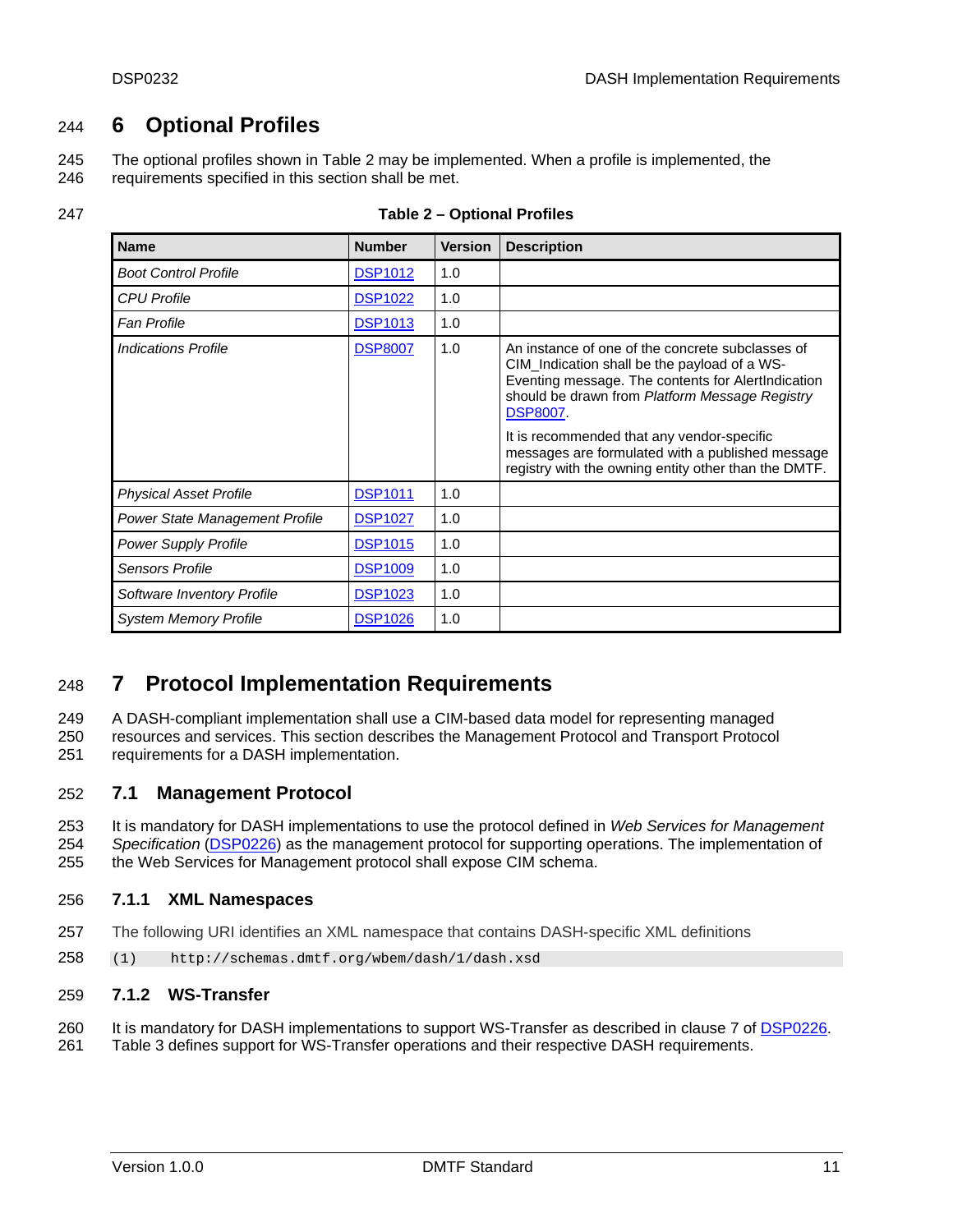<span id="page-11-1"></span><span id="page-11-0"></span>

| v.<br>۰. |
|----------|
|----------|

#### 262 **Table 3 – WS-Transfer Operations**

| <b>Operation</b>   | <b>Requirement</b> | <b>Notes</b>                                                                                                                                                            |  |
|--------------------|--------------------|-------------------------------------------------------------------------------------------------------------------------------------------------------------------------|--|
| Get                | Mandatory          | This operation retrieves resource representations.                                                                                                                      |  |
| Put<br>Conditional |                    | This operation updates resources. If an<br>implemented profile requires ModifyInstance<br>support, the Put operation shall be supported to<br>fulfill that requirement. |  |
| Create             | Conditional        | This operation creates resource instances. If an<br>implemented profile requires CreateInstance<br>support, the Create operation shall be supported.                    |  |
| Delete             | Conditional        | This operation deletes resources. If an<br>implemented profile requires DeleteInstance<br>support, the Delete operation shall be supported.                             |  |

#### 263 **7.1.3 WS-Enumeration**

264 It is mandatory for DASH implementations to support WS-Enumeration as described in clause 8 of

[DSP0226.](#page-6-0) [Table 4](#page-11-2) defines support for WS-Enumeration operations and their respective DASH requirements. 265 266

<span id="page-11-2"></span>

#### 267 **Table 4 – WS-Enumeration Operations**

| <b>Operation</b> | <b>Requirement</b><br><b>Messages</b> |                                                                                          |  |
|------------------|---------------------------------------|------------------------------------------------------------------------------------------|--|
| Enumerate        | Mandatory                             | This operation is used to initiate an enumeration<br>and receive an enumeration context. |  |
| Pull             | Mandatory                             | This operation is used to pull a sequence of<br>elements of a resource.                  |  |
| Renew            | Optional                              | See Rule R8.1-4 in DSP0226. Implementation of<br>this operation is not recommended.      |  |
| GetStatus        | Optional                              | See Rule R8.1-4 in DSP0226. Implementation of<br>this operation is not recommended.      |  |
| Release          | Mandatory                             | This operation is used to release an enumeration<br>context.                             |  |
| EnumerationEnd   | Optional                              | See Rule R8.1-4 in DSP0226. Implementation of<br>this operation is not recommended.      |  |

It is recommended that the wsman:OptimizeEnumeration option be implemented as a child element of the 268

wsen:Enumerate element. Refer to clause 8.2.3 of [DSP0226](#page-6-0) for details. The service must accept the 269

270 element, but it does not have to honor it as described in Rule R8.2.3-1 of [DSP0226.](#page-6-0)

#### 271 **7.1.3.1 WS-Enumeration Filter Dialects**

272 It is recommended for DASH implementations to support Selector Filter Dialect for filtered enumeration

and subscription as described in Annex E of [DSP0226](#page-6-0). This recommendation does not contravene 274 Rule R8.2.1-5 of [DSP0226](#page-6-0). 273

275 It is optional for DASH implementations to support *Association Queries* with the dialect filter URI as

276 specified in [DSP0227.](#page-6-0)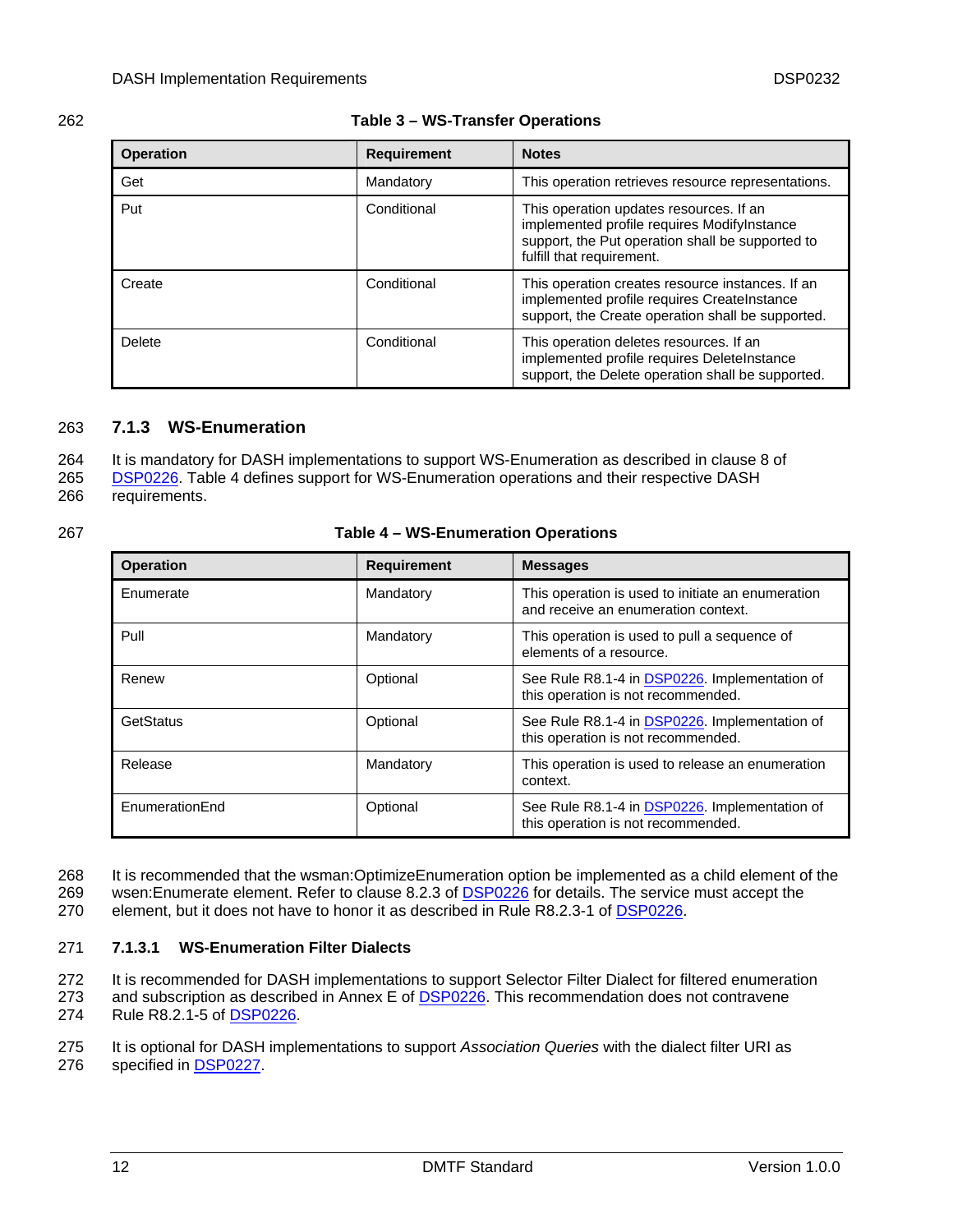- <span id="page-12-0"></span>It is optional for DASH implementations to support the CQL filter dialect for enumeration as described in 277
- 278 Clause 7.1 of [DSP0227](#page-6-0). This clause does not contravene Rule R8.2.1-5 of [DSP0226](#page-6-0).

#### 279 **7.1.4 WS-Eventing**

- 280 Support for WS-Eventing is conditional. A service advertising conformance to the *Indications Profile*
- [\(DSP1054](#page-7-0)) shall support WS-Eventing as described in clause 10 of [DSP0226](#page-6-0) and further constrained by 281
- the definition described in this section 7.1.4. [Table 5](#page-12-1) defines support for WS-Eventing operations and 282
- 283 their respective DASH requirements.

<span id="page-12-1"></span>284

#### **Table 5 – WS-Eventing Operations**

| <b>Operation</b> | <b>Requirement</b> | <b>Notes</b>                                                                         |
|------------------|--------------------|--------------------------------------------------------------------------------------|
| Subscribe        | Mandatory          |                                                                                      |
| Renew            | Mandatory          |                                                                                      |
| Unsubscribe      | Mandatory          |                                                                                      |
| SubscriptionEnd  | Optional           |                                                                                      |
| GetStatus        | Optional           | See Rule R10.3-1 in DSP0226. Implementation of<br>this operation is not recommended. |

#### <span id="page-12-3"></span>285 **7.1.4.1 WS-Eventing Messaging Security**

- 286 For WS-Eventing the messaging security defined in [Table 6](#page-12-2) should be followed.
- 

#### <span id="page-12-2"></span>287 **Table 6 – WS-Eventing Message Security Recommendations**

| <b>Plane</b> | <b>WS-Eventing Message</b> | <b>Recommended Security</b><br><b>Class</b>                                                                             | <b>Security Principal Requiring</b><br><b>Authentication</b> |
|--------------|----------------------------|-------------------------------------------------------------------------------------------------------------------------|--------------------------------------------------------------|
| Control      | wse:Subscribe              | Class B as defined in section<br>8.1, because it can carry<br>sensitive information                                     | Subscriber                                                   |
|              | wse:Renew                  | Class B, because it can carry<br>sensitive information                                                                  | Subscriber                                                   |
|              | wse:SubscriptionEnd        | Class B, because it can carry<br>sensitive information                                                                  | Subscriber                                                   |
|              | wse:Unsubscribe            | Class B, because it can carry<br>sensitive information                                                                  | Subscriber                                                   |
| Delivery     | wse:Delivery (Push)        | Class A or B as defined in<br>section 8.1 (B for sensitive<br>information or for more<br>compute-intensive information) | MAP, but not necessarily with its<br>own credentials         |
|              | wse:Delivery (PushWithAck) | Class A or B (B for sensitive<br>information)                                                                           | MAP, but not necessarily with its<br>own credentials         |
|              | wse:Delivery (Batched)     | Class A or B (B for sensitive<br>information)                                                                           | MAP, but not necessarily with its<br>own credentials         |
|              | wsen: Pull (Pull delivery) | Class A or B (B for sensitive<br>information)                                                                           | Subscriber                                                   |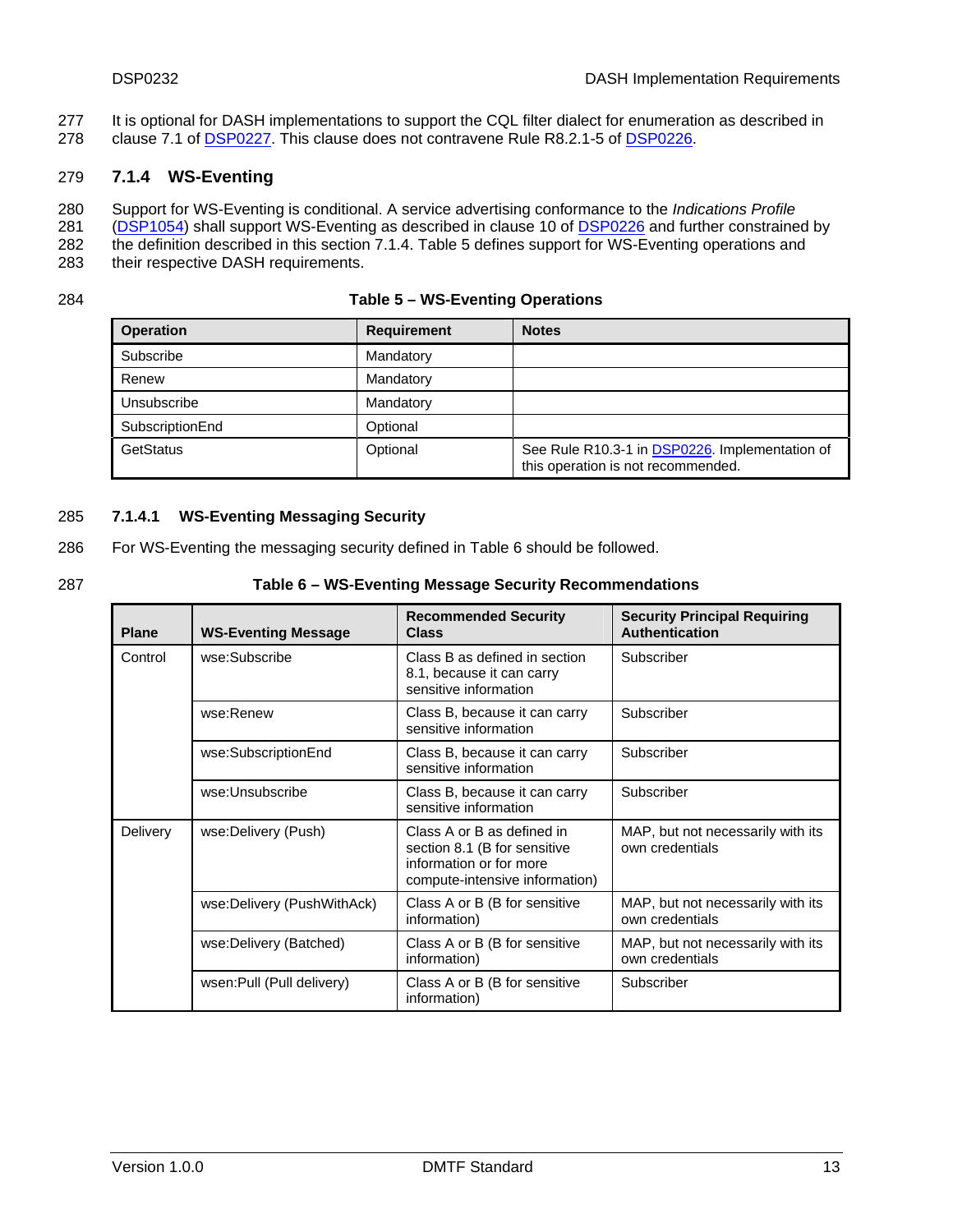#### <span id="page-13-0"></span>288 **7.1.4.2 WS-Eventing Delivery Mode**

- 289 DASH implementations shall support WS-Eventing Push Mode as described in clause 10.2.9.2 of
- [DSP0226.](#page-6-0) DASH implementations should support WS-Eventing PushWithAck Mode as described in 291 clause 10.2.9.3 of [DSP0226](#page-6-0). 290

#### 292 **7.1.4.3 Subscription Related Property Definition Guidance**

- 293 294 The PersistenceType property in a CIM\_ListenerDestination instance created internally in response to wse:Subscribe should be set to 3 (Transient).
- 295 The value for the FailureTriggerTimeInterval property on the CIM\_IndicationSubscription or
- 296 297 CIM\_FilterCollectionSubscription instance created internally in response to wse:Subscribe should be to 30 seconds.

#### 298 **7.2 Transport Protocol**

DASH implementations shall use HTTP 1.1 as the SOAP transport for [DSP0226](#page-6-0). For detailed information about the transport protocol required by DASH, refer to section 5.2 of the *Desktop and Mobile Systems*  299 300

301 Management White Paper ([DSP2014](#page-21-0)).

## <span id="page-13-1"></span>302 **8 Security Implementation Requirements**

303 304 This section describes transport requirements, roles and authorization, user account management, and authentication.

#### <span id="page-13-2"></span>305 **8.1 Transport Requirements**

- 306 DASH defines two security classes for HTTP 1.1 transport:
- 307 308 309 310 1) **Class A**: The security class A requires HTTP digest authentication for the user authentication. For this class, no encryption capabilities are required beyond the encryption of the password during the digest authentication exchange. If class A is implemented, MD5 digest algorithm shall be supported. The SHA-1 digest algorithm may be supported.
- 311 String = "HTTP\_DIGEST"
	- URI = http://schemas.dmtf.org/wbem/wsman/1/wsman/secprofile/http/digest
- 313 314 315 2) **Class B**: This class defines three security profiles that are based on either TLS or IPsec with specifically selected modes and cryptographic algorithms. For class B compliance, the support for at least one of the following security profiles is mandatory:
- 316  $String = "HTTP_TLS_1"$
- 317

323

312

- URI = http://schemas.dmtf.org/wbem/wsman/1/wsman/secprofile/https/digest
- 318 String = "HTTP\_TLS\_2"
- 319
- 
- URI = http://schemas.dmtf.org/wbem/wsman/1/wsman/secprofile/https/basic
- 320 • String = "HTTP\_IPSEC"
- 321 322 For this profile IPsec provides both machine-level authentication and encryption services and HTTP digest provides user-level authentication.
	- URI = http://schemas.dmtf.org/wbem/wsman/1/wsman/secprofile/http/digest/ipsec

324 325 A DASH implementation shall support at least one of the preceding security classes. It is recommended that a DASH implementation be Class B compliant for privacy/confidentiality and additional security.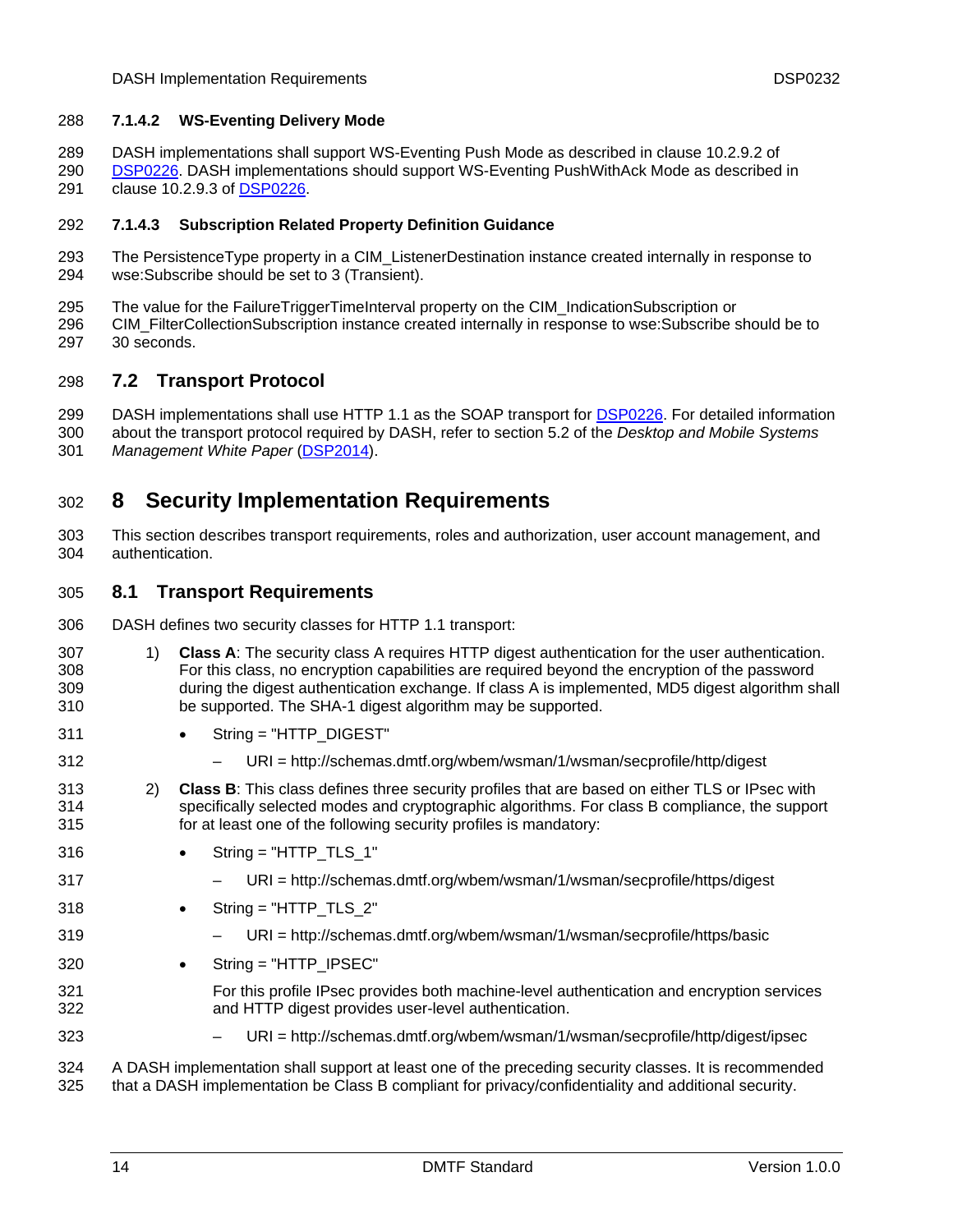<span id="page-14-0"></span>326 Refer to [7.1.4.1](#page-12-3) for WS-Eventing security requirements.

### 327 **8.1.1 Cryptographic Algorithms and Cipher Suites**

- 328 329 [Table 7](#page-14-1) lists the required cryptographic algorithms or cipher suites for the security profiles mentioned in this section.
- <span id="page-14-1"></span>330

#### **Table 7- Required Cryptographic Algorithms or Cipher Suites**

| <b>Security Profile</b> | <b>Required Algorithm(s) or Cipher suite</b>                                                               | <b>Notes</b>                          |
|-------------------------|------------------------------------------------------------------------------------------------------------|---------------------------------------|
| "HTTP DIGEST"           | MD <sub>5</sub>                                                                                            | SHA- is optional.                     |
| "HTTP TLS 1"            | TLS RSA WITH AES 128 CBC SHA                                                                               | TLS version 1.0                       |
|                         |                                                                                                            | Refer to RFC 3268 and<br>2246.        |
| "HTTP TLS 2"            | TLS RSA WITH AES 128 CBC SHA                                                                               | TLS version 1.0                       |
|                         |                                                                                                            | Refer to RFC 3268 and<br>2246.        |
| "HTTP IPSEC"            | AES-GCM (key size: 128 bits, ICV or Digest len: 16 B) or<br>AES-CBC (Key size: 128 bits) with HMAC-SHA1-96 | Refer to RFC 4301, 4303,<br>and 4106. |

#### 331 **8.2 Roles and Authorization**

- [Table 8](#page-14-2) outlines the Operational Roles supported by DASH implementations and the respective DASH requirements. 332 333
- 

#### <span id="page-14-2"></span>334 **Table 8 – Operational Roles Supported by DASH**

| <b>Operational Role</b> | Requirement | <b>Notes</b> |
|-------------------------|-------------|--------------|
| Read-only User          | Optional    |              |
| Operator                | Optional    |              |
| Administrator           | Mandatory   |              |

A DASH-compliant service shall support the administrator role. An implementation may support the operator and/or read-only user roles. 335 336

### 337 **8.3 User Account Management**

338 339 The authentication and authorization mechanisms defined are tied with user account management. DASH implementations shall support a role-based authorization model.

340 341 Each user shall have the ability to modify its own account credentials. An account in the administrator role shall be able to perform account management for all users. [Table 9](#page-14-3) outlines the operations supported for

- 342 user account management and the respective DASH requirements.
- <span id="page-14-3"></span>343

#### **Table 9 – User Account Operations**

| <b>Operation</b>  | Requirement | <b>Notes</b>                           |
|-------------------|-------------|----------------------------------------|
| Create an account | Optional    | Recommended for the administrator role |
| Delete an account | Optional    | Recommended for the administrator role |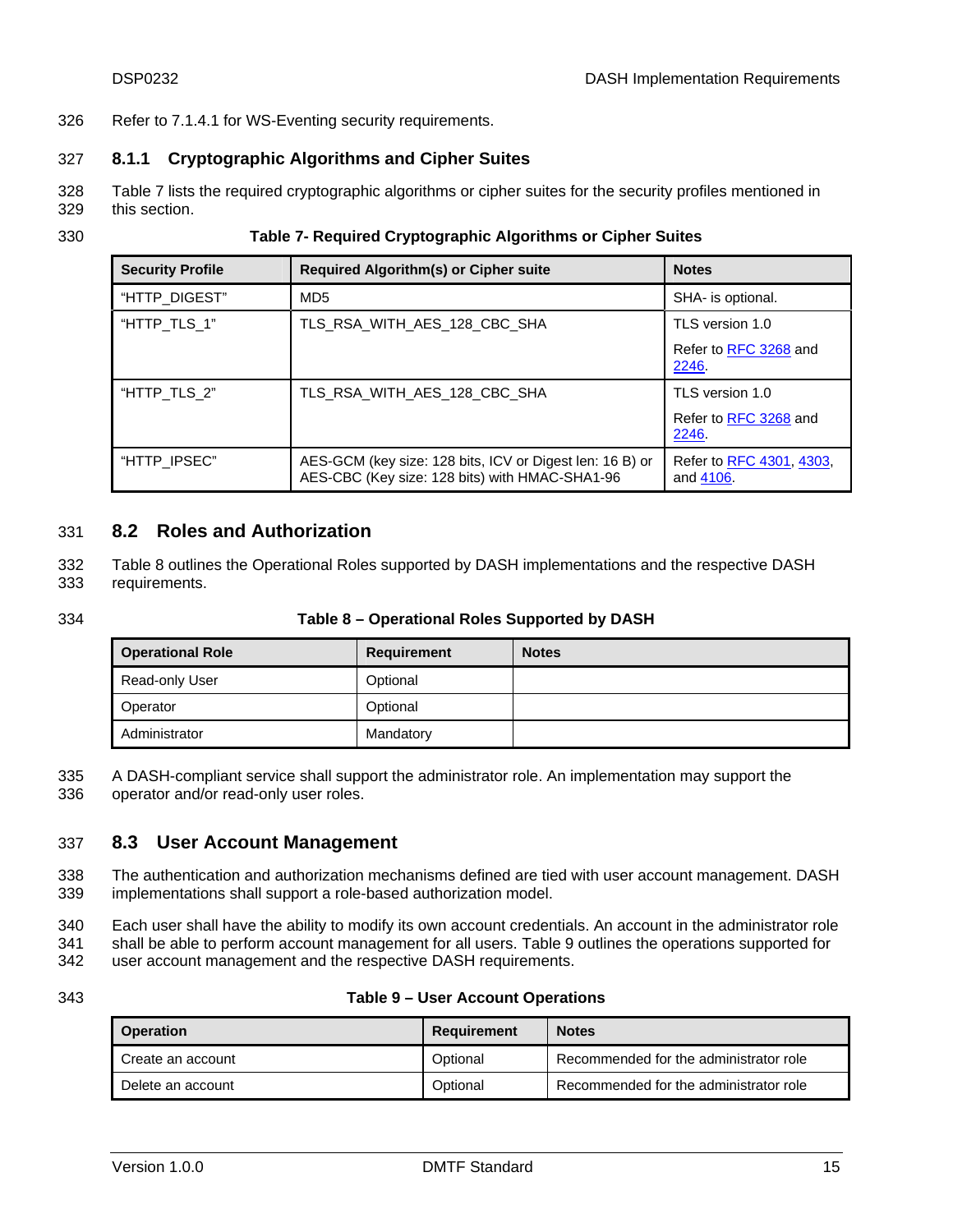<span id="page-15-0"></span>

| <b>Operation</b>                              | <b>Requirement</b> | <b>Notes</b>                           |
|-----------------------------------------------|--------------------|----------------------------------------|
| Enable an account                             | Optional           |                                        |
| Disable an account                            | Optional           |                                        |
| Modify the privileges of an account           | Optional           |                                        |
| Modify the password of an account             | Mandatory          | Required for the administrator account |
| Change the role of an account                 | Optional           |                                        |
| Create a group of accounts                    | Optional           |                                        |
| Delete a group of accounts                    | Optional           |                                        |
| Add an account to a group                     | Optional           |                                        |
| Remove an account from a group                | Optional           |                                        |
| Change the role of a group                    | Optional           |                                        |
| Modify the privileges of a group              | Optional           |                                        |
| Change the associations of roles and accounts | Optional           | Recommended for the administrator role |

344 The modifications of privileges include the changing of bindings between accounts or groups and roles.

### 345 **8.4 Authentication Mechanisms**

- 346 DASH implementations shall support one or two levels of authentication.
- 347 348 [Table 10](#page-15-2) outlines requirements for the three types of authentication mechanisms supported by DASH 1.0 implementations.
- <span id="page-15-2"></span>349

#### **Table 10 – Authentication Mechanisms**

| <b>Authentication Mechanisms</b> | Requirement | <b>Notes</b> |
|----------------------------------|-------------|--------------|
| Machine-Level                    | Optional    |              |
| User-Level                       | Mandatory   |              |
| Third-Party                      | Optional    |              |

## <span id="page-15-1"></span>350 **9 Discovery Requirements**

- Multiple discovery stages are required to accumulate the necessary information from the managed system. This section defines the implementation requirements of the stages involved in discovering 351 352
- managed systems and their management capabilities. 353

## 354 **9.1 Network Endpoint Discovery Stage**

- Section 8.2 of the *Desktop and Mobile Systems Management White Paper* [\(DSP2014](#page-21-0)) describes 355
- endpoint discovery methods. A DASH 1.0 compliant implementation need not support any of the described methods. 356 357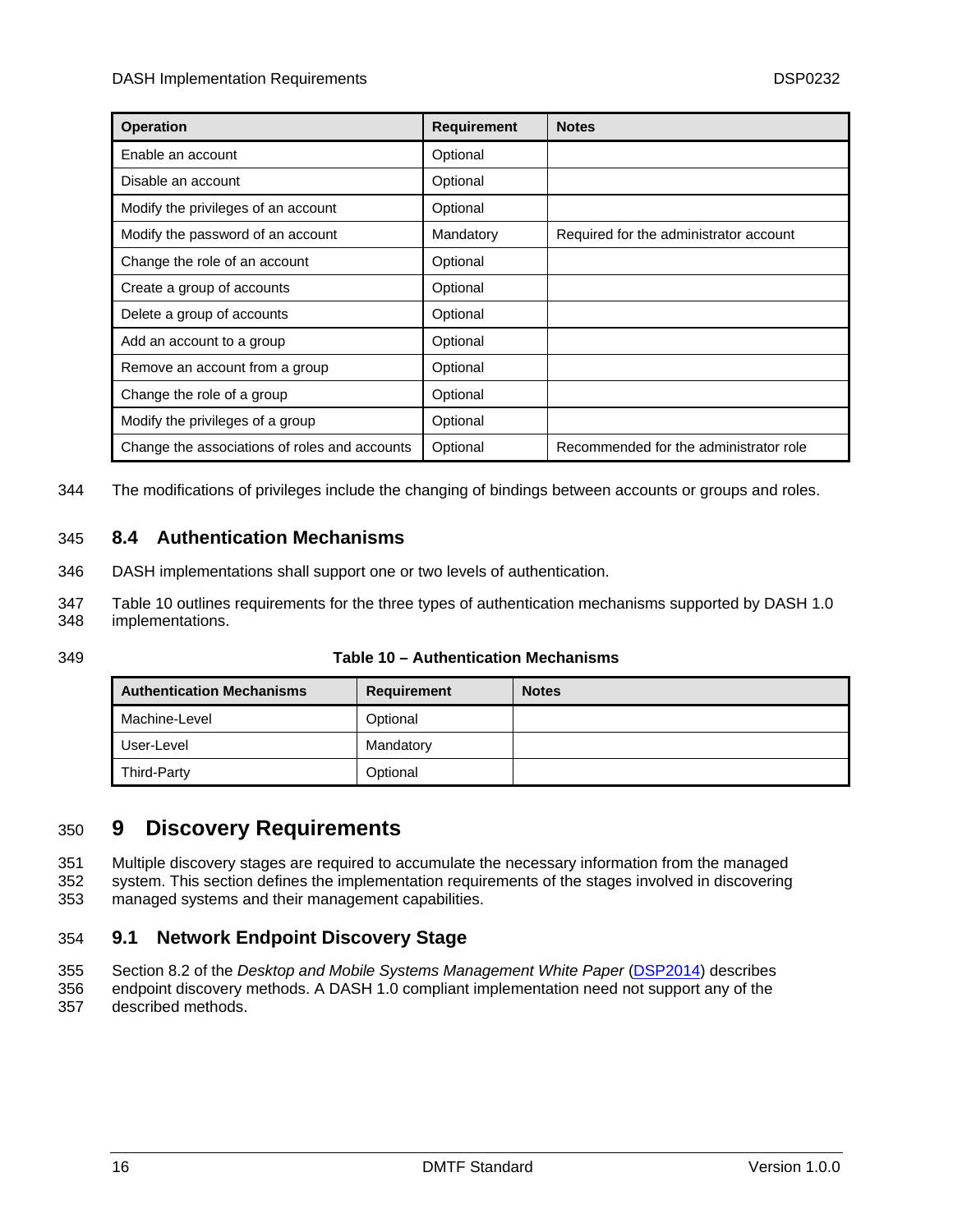#### <span id="page-16-0"></span>358 **9.2 Management Access Point Discovery Stage**

- 359 A DASH-compliant MAP should support the following phase process for MAP discovery:
- 360 • **Phase 1**: RMCP Presence Ping/Pong.
- 361 A DASH-compliant MAP shall support the following phase process for MAP discovery:
- 362 • **Phase 2**: WS-Management Identify method.

#### 363 **9.2.1 RMCP Presence Ping/Pong**

364 Presence Ping is an RMCP command that is defined in the *Alert Standard Format Specification*, [\(DSP0136](#page-6-0)). The command involves a request-response message exchange initiated by a management client (Ping) and completed by a management service (Pong). 365 366

- The format of the RMCP Presence Pong (40h) data section shall conform to section 3.2.4.3 of [DSP0136](#page-6-0) with the following definition: 367 368
- 369 *Supported Interactions* field (Data Byte 10 of Presence Pong), bit 5 set to 1b if DASH is supported

370 A DASH-compliant MAP should support this command on the ASF-RMCP well-known UDP port (623).

371 Support of Presence Ping/Pong on the ASF-Secure-RMCP well-known UDP port (664) is not

372 recommended for a DASH service.

#### 373 **9.2.2 WS-Management Identify Method**

Refer to clause 11 of [RFC 2246](#page-7-0) for a definition of the Identify method. A DASH-compliant management service shall support the Identify method on each DASH access port that it supports*.* 374 375

In addition to the child element defined in [RFC 2246](#page-7-0), the following extension elements are defined by DASH as children of the *IdentifyResponse* element: 376 377

| 378 | 4.1 $\leq$ $\leq$ $\geq$ $\leq$                                             |  |  |
|-----|-----------------------------------------------------------------------------|--|--|
| 379 | <wsmid:identifyresponse></wsmid:identifyresponse>                           |  |  |
| 380 | <wsmid:protocolversion> xs:anyURI </wsmid:protocolversion>                  |  |  |
| 381 | <wsmid:productvendor> xs:string </wsmid:productvendor>                      |  |  |
| 382 | <wsmid:productversion> xs:string </wsmid:productversion>                    |  |  |
| 383 | <dash:dashversion> xs:string </dash:dashversion>                            |  |  |
| 384 | <wsmid:securityprofiles></wsmid:securityprofiles>                           |  |  |
| 385 | <wsmid:securityprofilename> xs:string or URI </wsmid:securityprofilename> + |  |  |
| 386 |                                                                             |  |  |
| 387 |                                                                             |  |  |
| 388 | $\langle$ s:Body>                                                           |  |  |

- 389 [Table 11](#page-16-1) defines the IdentifyResponse payload requirements for DASH 1.0.
- <span id="page-16-1"></span>390

#### **Table 11 – WS-Management IdentifyResponse Payload Elements**

| <b>Element</b>                               | Requirement | <b>Notes</b>                                       |
|----------------------------------------------|-------------|----------------------------------------------------|
| wsmid:IdentifyResponse                       | Mandatory   | The body of the response                           |
| wsmid:IdentifyResponse/wsmid:ProtocolVersion | Mandatory   | URI identifying DSP0226 1.0                        |
|                                              |             | http://schemas.dmtf.org/wbem/wsman/1/<br>wsman.xsd |
| wsmid:IdentifyResponse/wsmid:ProductVendor   | Optional    |                                                    |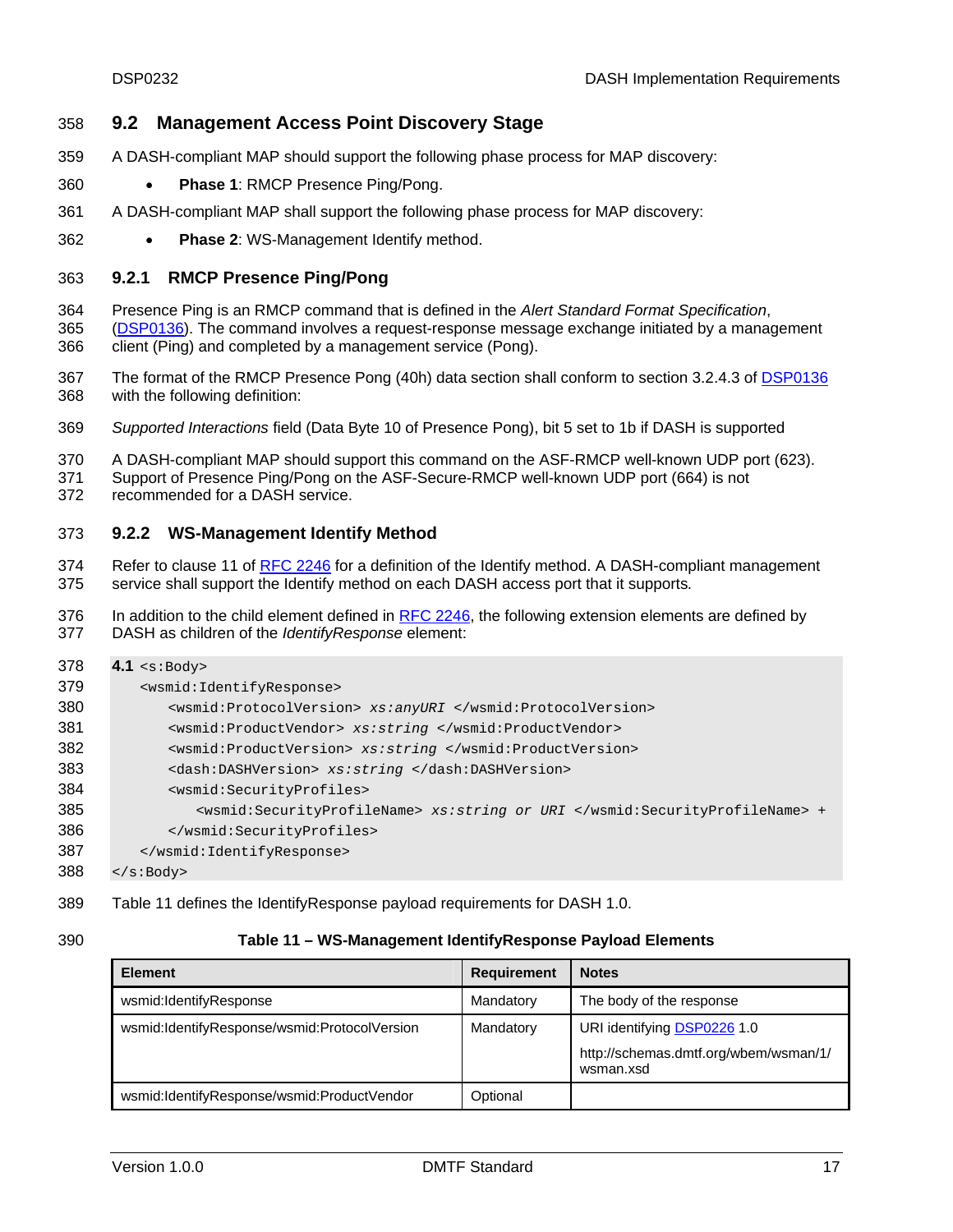<span id="page-17-0"></span>

| <b>Element</b>                                                              | <b>Requirement</b> | <b>Notes</b>                                                                            |
|-----------------------------------------------------------------------------|--------------------|-----------------------------------------------------------------------------------------|
| wsmid:IdentifyResponse/wsmid:ProductVersion                                 | Optional           |                                                                                         |
| wsmid:IdentifyResponse/dash:DASHVersion                                     | Mandatory          | Identifies the DASH version supported,<br>which shall be formatted as " <i>n.n.n</i> ". |
|                                                                             |                    | Example: "1.0.0"                                                                        |
| wsmid:IdentifyResponse/wsmid:SecurityProfiles/<br>wsmid:SecurityProfileName | Mandatory          | URI identifying the security profile<br>supported                                       |
|                                                                             |                    | Class A:                                                                                |
|                                                                             |                    | "HTTP_DIGEST":                                                                          |
|                                                                             |                    | http://schemas.dmtf.org/wbem/wsman/1<br>/wsman/secprofile/http/digest                   |
|                                                                             |                    | Class B:                                                                                |
|                                                                             |                    | "HTTP_TLS_1":                                                                           |
|                                                                             |                    | http://schemas.dmtf.org/wbem/wsman/1<br>/wsman/secprofile/https/digest"                 |
|                                                                             |                    | "HTTP_TLS_2":                                                                           |
|                                                                             |                    | http://schemas.dmtf.org/wbem/wsman/<br>1/wsman/secprofile/https/basic"                  |
|                                                                             |                    | "HTTP_IPSEC":                                                                           |
|                                                                             |                    | http://schemas.dmtf.org/wbem/wsman/1<br>/wsman/secprofile/http/digest                   |

#### 391 **9.2.3 wsmid:Identify Security Implementation Requirements**

- 392 Implementations may support wsmid:Identify without authentication as described in Rule R11.4 of 393 [DSP0226.](#page-6-0)
- 394 395 If an implementation supports wsmid:Identify without authentication, it should support it through a URL that contains the suffix "/wsman-anon/identify."

## 396 **9.3 Enumeration of Management Capabilities Stage**

The DMTF *Profile Registration Profile* [\(DSP1033](#page-7-0)) specifies methods for enumerating the management capabilities of a CIM-based management access point in a scalable manner. Scalability here refers to the fact that each registered profile concisely describes support for a set of related management capabilities that is independent of the number of CIM instances supported by the management access point. 397 398 399 400

## <span id="page-17-1"></span>401 **10 In-Band and Out-of-Band Traffic Requirements**

402 A DASH compliant service shall support, at minimum, a shared IPv4 and MAC address as defined below:

403 404 405 406 • A physical system's out-of-band Management Access Point and the In-Band host shall share the MAC address and IPv4 address of the network interface. Manageability traffic shall be routed to the MAP through the well known system ports to be defined by IANA. Implementations may support the use and configuration of other ports.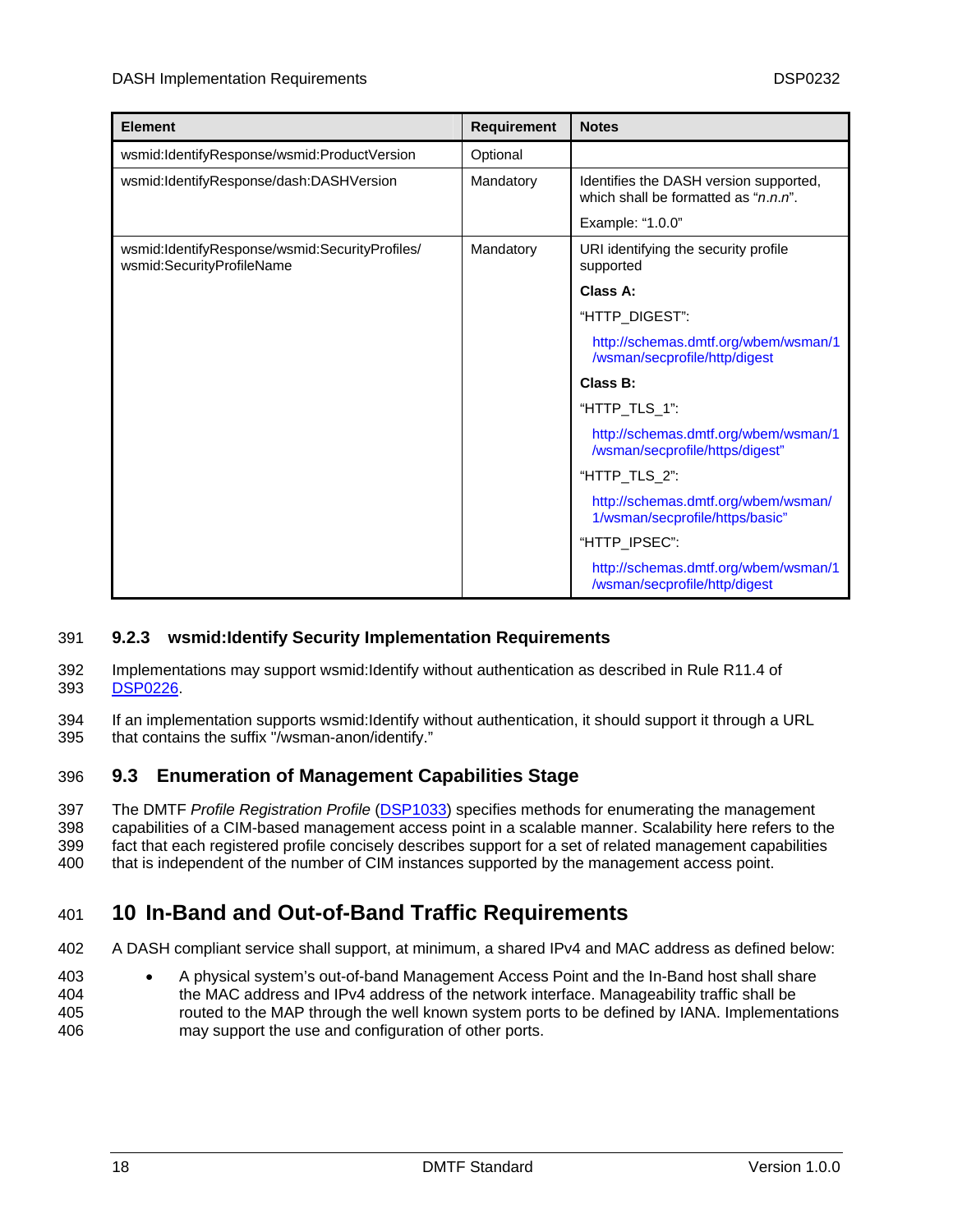- Developers may use any port necessary during product development. Implementations shall support the IANA-defined system ports for product deployment. 407 408
- 409 • Sideband DMTF Web Services Protocol Ports
- 410 – OOB-WS-HTTP
- 411 **TCP 623**
- 412 – OOB-WS-HTTPS (If class B is implemented)
- 413 **TCP 664**
- 414 415 • In-band Web Services Protocol Ports may be supported on the following transport ports and shall be transport specific:
- 416 – HTTP
- 417 – HTTPS (If class B is implemented)
- 418 NOTE: In-band and out of band MAPs shall listen on different ports.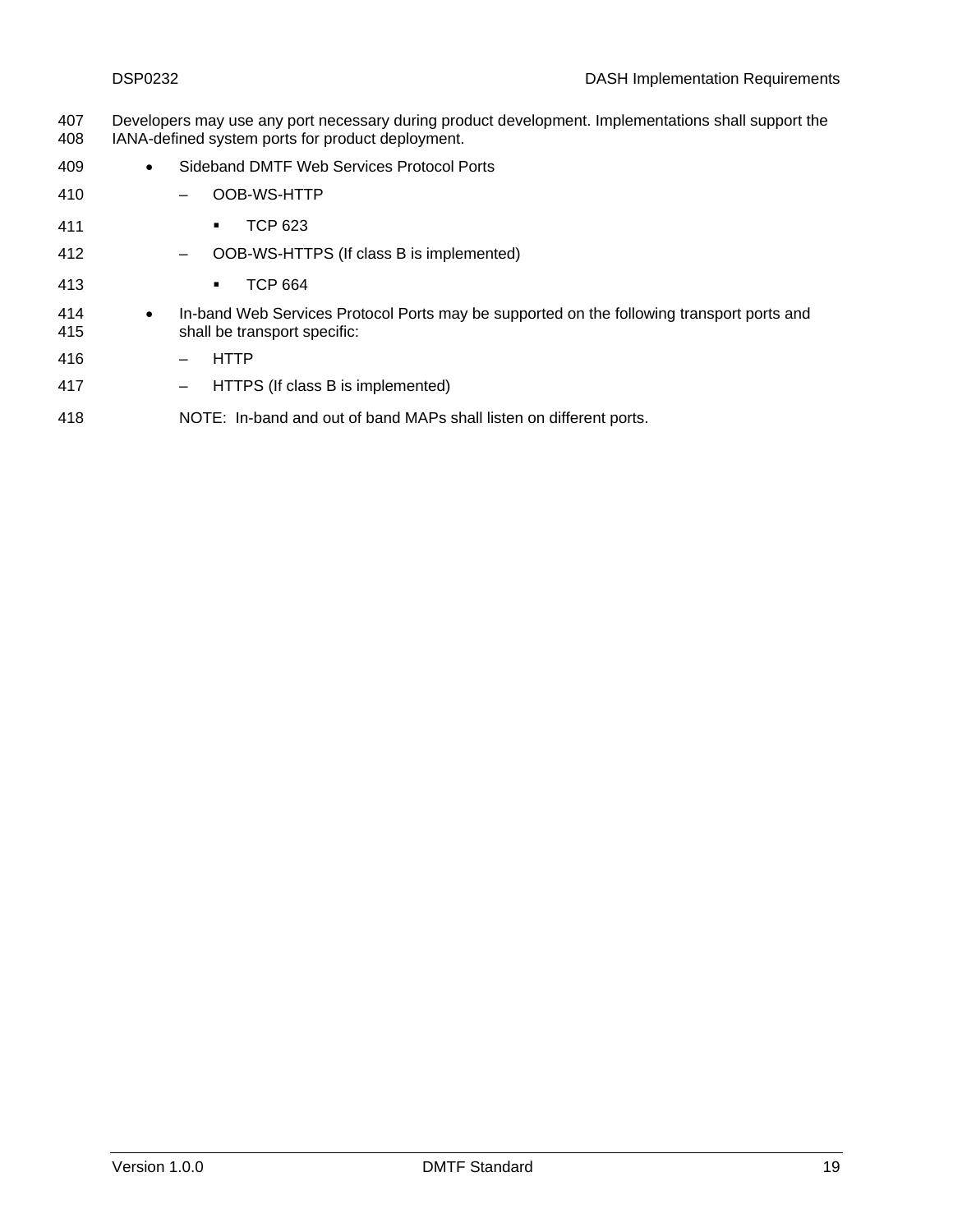#### <span id="page-19-0"></span>**ANNEX A**  ( informative) 419 420

- 421
- 422
- 423

# **Change Log**

| <b>Version</b> | <b>Date</b> | <b>Author</b> | <b>Description</b>           |
|----------------|-------------|---------------|------------------------------|
| 1.0.0          | 3/5/2009    | . Kozlowski   | <b>DMTF Standard Release</b> |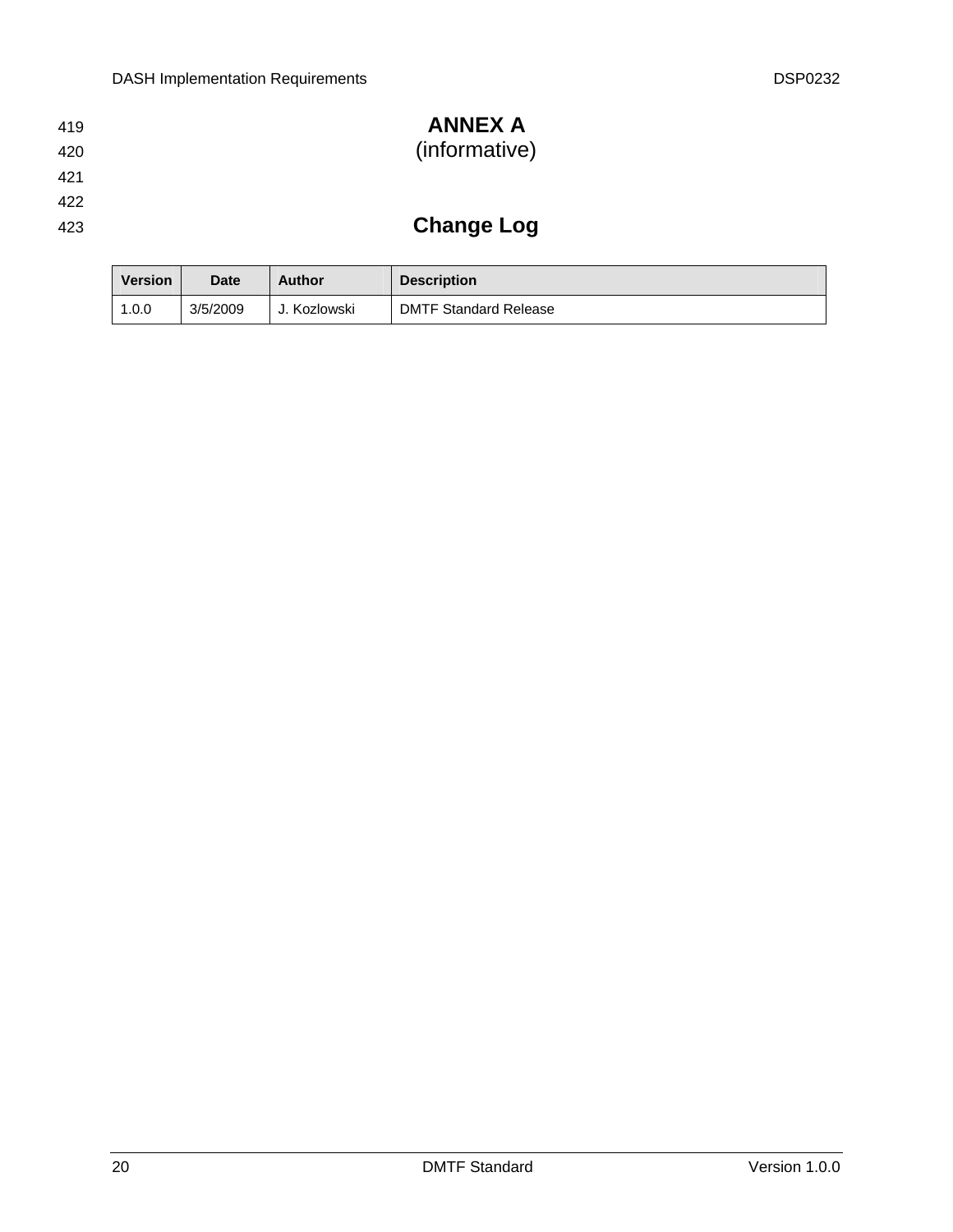<span id="page-20-0"></span>

| 424<br>425               | <b>ANNEX B</b><br>(informative)                                                                                                                                                                                                                                                        |
|--------------------------|----------------------------------------------------------------------------------------------------------------------------------------------------------------------------------------------------------------------------------------------------------------------------------------|
| 426                      |                                                                                                                                                                                                                                                                                        |
| 427                      |                                                                                                                                                                                                                                                                                        |
| 428                      | <b>HTTP Status Codes</b>                                                                                                                                                                                                                                                               |
|                          |                                                                                                                                                                                                                                                                                        |
| 429<br>430               | This section is intended to direct implementers to the appropriate specifications for implementation<br>requirements surrounding HTTP status codes:                                                                                                                                    |
| 431<br>432<br>433        | DSP0226 ANNEX C, line 4298; "RC.2-9: When delivering faults, an HTTP status code of 500<br>should be used in the response for s: Receiver faults, and a code of 400 should be used for<br>s:Sender faults."                                                                            |
| 434<br>435<br>436<br>437 | WS-I Basic Profile 4.3.9 "HTTP Server Error Status Codes<br>$\bullet$<br>HTTP uses the 5xx series of status codes to indicate failure due to a server error.<br>R1126 An INSTANCE MUST use a "500 Internal Server Error" HTTP status code if the<br>response message is a SOAP Fault." |
| 438                      | NOTE: If an implementation returns a HTTP 200 (OK), it will be handled by the HTTP libraries directly. Sometimes,                                                                                                                                                                      |

439 code using such libraries, only indicate that there is a fault, and do not return the fault itself.